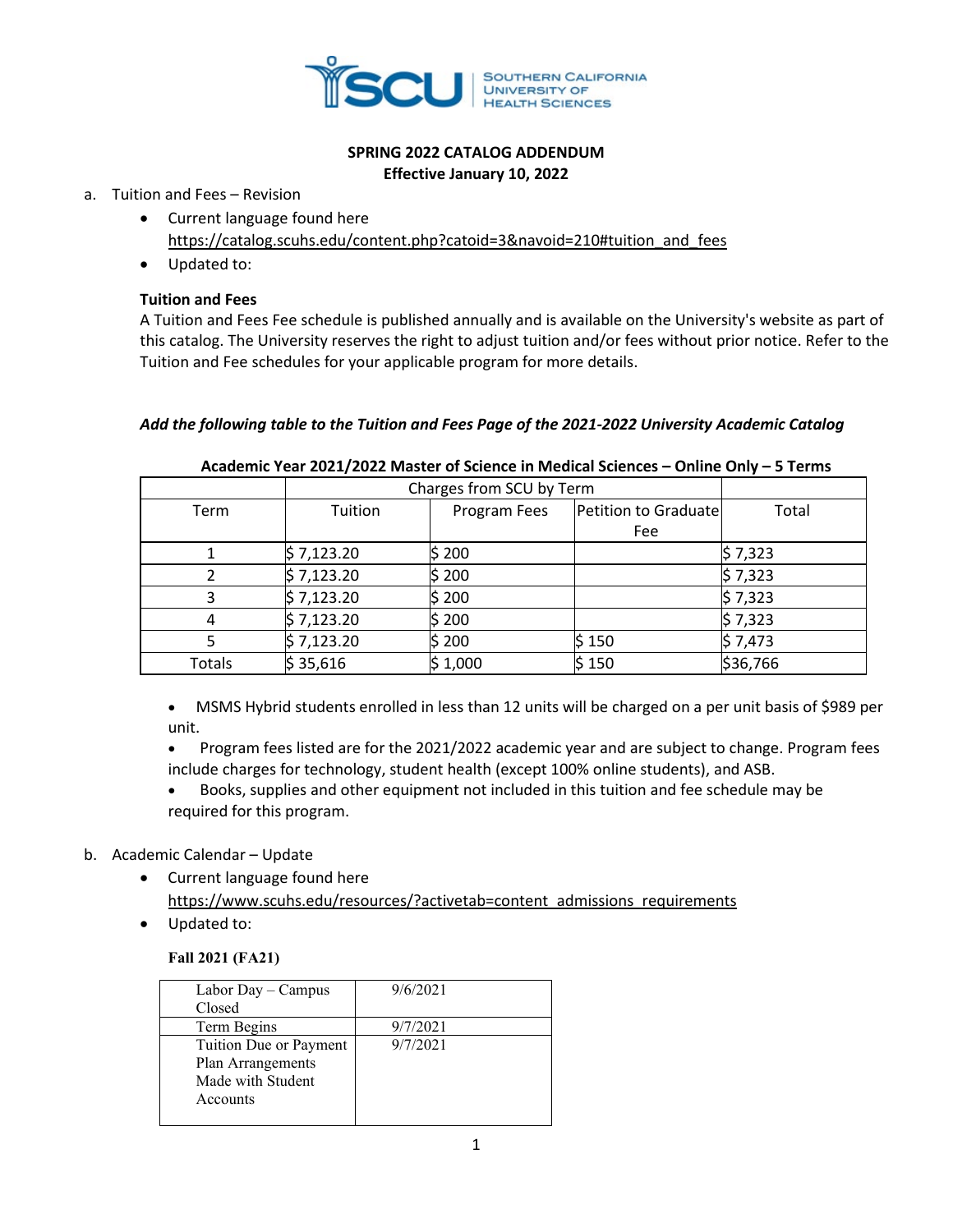

|                          |                           | <b>HEALTH S</b> |
|--------------------------|---------------------------|-----------------|
| Late Tuition Payment     | 9/10/2021                 |                 |
| Fees Take Effect         |                           |                 |
| Add/Drop Deadline        | 9/19/2021                 |                 |
| Census Date              | 9/20/2021                 |                 |
| Veterans Day -           | 11/11/2021                |                 |
| Campus Closed            |                           |                 |
| Last Day to Withdraw     | $11/24/2021$ <sup>1</sup> |                 |
| from a Course and        |                           |                 |
| receive a W*             |                           |                 |
| Thanksgiving $-$         | $11/25/2021 -$            |                 |
| Campus Closed            | 11/26/2021                |                 |
| Final Exams Offered      | $12/13/2021 -$            |                 |
|                          | 12/17/2021                |                 |
| <b>Fall Commencement</b> | 12/17/2021                |                 |
| Term Ends                | 12/19/2021                |                 |
| <b>Student Break</b>     | 12/19/2021 - 1/9/2022     |                 |
| Grades Due               | 12/22/2021 <sup>1</sup>   |                 |
| Christmas – Campus       | $12/24/2021 -$            |                 |
| Closed                   | 12/27/2021                |                 |
| Grades Published         | 12/28/2021                |                 |
|                          |                           |                 |

\* Students may not request to withdraw from a course after the course has completed. 1 Updated Date

# **Spring 2022 (SP21)**

| Term Begins            | 1/10/2022                |
|------------------------|--------------------------|
| Tuition Due or Payment | 1/10/2022                |
| Plan Arrangements      |                          |
| Made with Student      |                          |
| Accounts               |                          |
|                        |                          |
| Late Tuition Payment   | 1/14/2022                |
| Fees Take Effect       |                          |
| MLK Day - Campus       | 1/17/2022                |
| Closed                 |                          |
| Add/Drop Deadline      | 1/23/2022                |
| Census Date            | 1/24/2022                |
| Presidents Day -       | 2/21/2022                |
| Campus Closed          |                          |
| Last Day to Withdraw   | 3/30/2022 <sup>1</sup>   |
| from a Course and      |                          |
| receive a W*           |                          |
| Cesar Chavez $-$       | 3/31/2022                |
| Campus Closed          |                          |
| Final Exams Offered    | 4/18/2022 -4/22/2022     |
| Term Ends              | 4/24/2022                |
| <b>Student Break</b>   | 4/25/2022 -5/8/2022      |
| Grades Due             | $4/25/2022$ <sup>1</sup> |
| Grades Published       | 5/2/2022                 |

 $*$  Students may not request to withdraw from a course after the course has completed.  $^{-1}$  Updated Date

# **Summer 2022 (SU21)**

| Term Begins            | 5/9/2022 |
|------------------------|----------|
| Tuition Due or Payment | 5/9/2022 |
| Plan Arrangements      |          |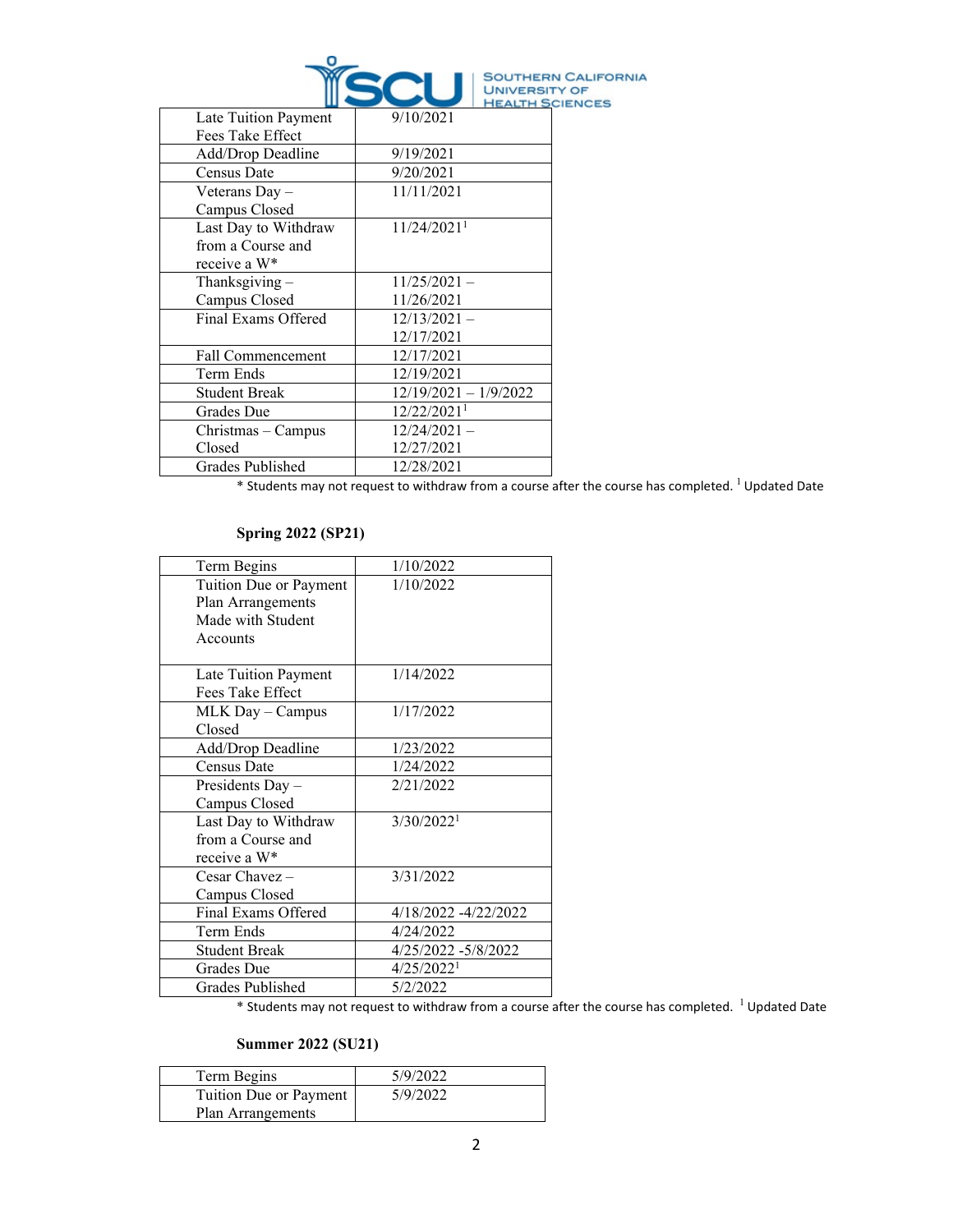

| Made with Student<br>Accounts                             |                         |
|-----------------------------------------------------------|-------------------------|
| Late Tuition Payment<br>Fees Take Effect                  | 5/13/2022               |
| Add/Drop Deadline                                         | 5/22/2022               |
| Census Date                                               | 5/23/2022               |
| Memorial Day –<br>Campus Closed                           | 5/30/2022               |
| Independence Day -<br>Campus Closed                       | 7/4/2022                |
| Last Day to Withdraw<br>from a Course and<br>receive a W* | 7/27/2022 <sup>1</sup>  |
| Final Exams Offered                                       | $8/15/2022 - 8/19/2022$ |
| Term Ends                                                 | 8/21/2022               |
| <b>Student Break</b>                                      | $8/22/2022 - 9/4/2022$  |
| Grades Due                                                | 8/22/2022 <sup>1</sup>  |
| Grades Published                                          | 8/29/2022               |

\* Students may not request to withdraw from a course after the course has completed. 1 Updated Date

#### **Fall 2022 (FA22)**

| Labor Day - Campus     | 9/5/2022                |
|------------------------|-------------------------|
| Closed                 |                         |
| Term Begins            | 9/6/2022                |
| Tuition Due or Payment | 9/6/72022               |
| Plan Arrangements      |                         |
| Made with Student      |                         |
| Accounts               |                         |
|                        |                         |
| Late Tuition Payment   | 9/9/2022                |
| Fees Take Effect       |                         |
| Add/Drop Deadline      | 9/18/2022               |
| Census Date            | 9/19/2022               |
| Veterans Day -         | 11/11/2022              |
| Campus Closed          |                         |
| Last Day to Withdraw   | 11/23/2022 <sup>1</sup> |
| from a Course and      |                         |
| receive a W*           |                         |
| Thanksgiving $-$       | $11/24/2022 -$          |
| Campus Closed          | 11/25/2022              |
| Final Exams Offered    | $12/12/2022 -$          |
|                        | 12/16/2022              |
| Fall Commencement      | 12/16/2022              |
| Term Ends              | 12/18/2022              |
| <b>Student Break</b>   | $12/19/2022 - 1/8/2023$ |
| Grades Due             | 12/19/2022 <sup>1</sup> |
| Christmas - Campus     | $12/23/2022 -$          |
| Closed                 | 12/26/2022              |
| Grades Published       | 12/27/2022              |

 $*$  Students may not request to withdraw from a course after the course has completed.  $^{1}$  Updated Date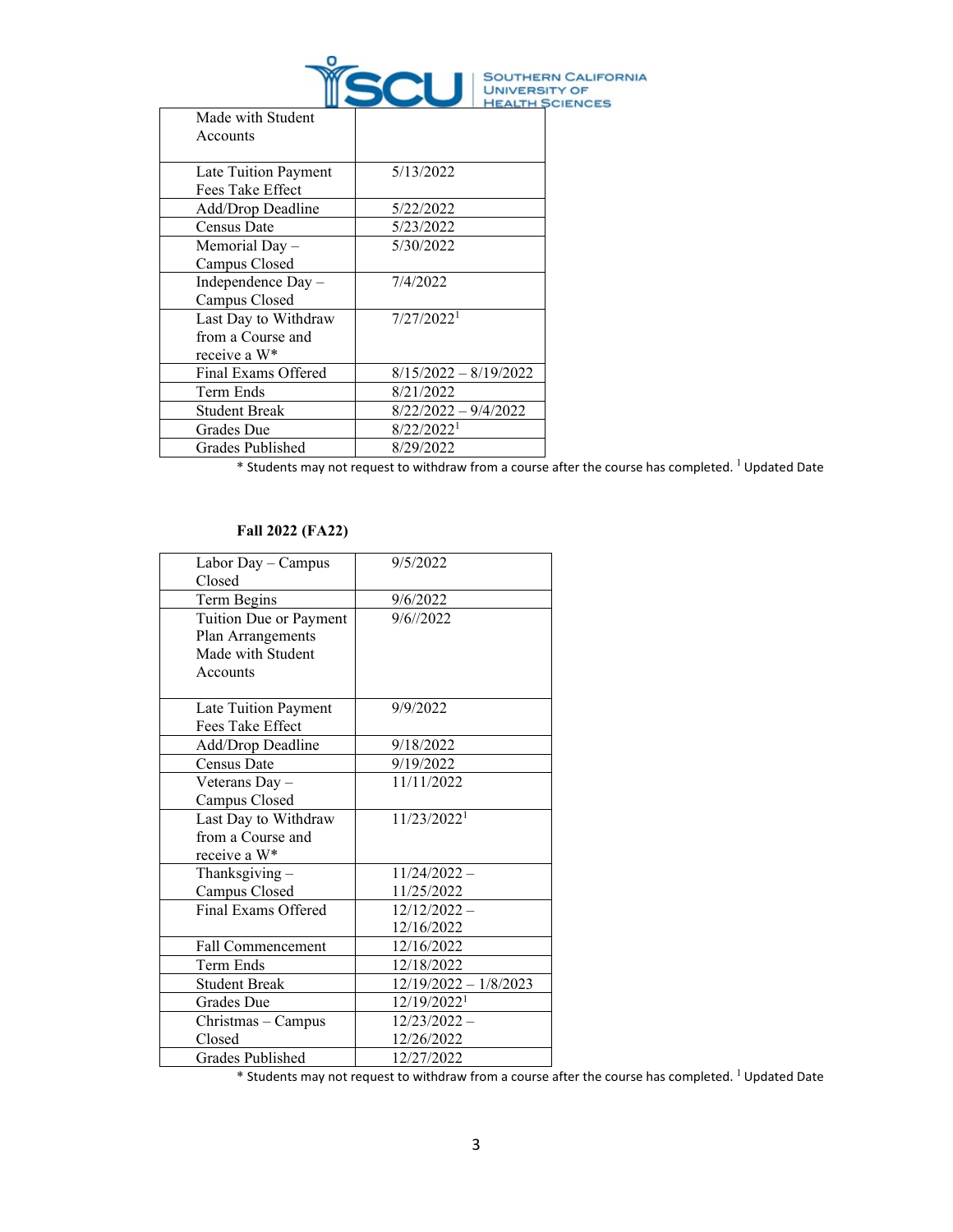

# c. **Credit hour policy**

- Current language found here <https://catalog.scuhs.edu/content.php?catoid=3&navoid=143#credit-hour-policy>
- Updated to the following

# **Credit Hour Policy**

Federal regulations define a credit hour as an amount of work represented in intended learning outcomes and verified by evidence of student achievement. Generally, a credit hour shall be the equivalent of one hour of classroom or direct faculty instruction and a minimum of two hours of out of class work each week over a 15-week trimester or its equivalent over a different period of time. Additionally, a credit hour shall represent at least an equivalent amount of work for other academic activities, including laboratory work, clinical work, and other academic work leading to the award of credit hours.

The following examples clarify the amount of work expected per week for a 15-week trimester or the equivalent amount of work over a different period of time for other academic activities to earn one credit hour (unit):

- Lecture courses where there is one hour of direct faculty instruction and two hours of student work completed outside of the classroom each week.
- Laboratory courses where there are two hours of direct faculty instruction, and one hour of student work completed outside of the classroom each week.
- Online/blended courses where there are three hours of work representing a combination of instruction, discussion, group work, and individual student work.
- Internships/field/Clinical or Other Experiential Learning courses where there are two hours of clinic or service work completed by the student/intern, and one hour of student/intern work completed outside of the clinic or workplace.

Periodic review of a sample of course credit hours is accomplished during programmatic mid-cycle review, and all affected courses have credit hours reviewed during approval of new courses and course changes (including review by the Instructional Programs Committee).

# d. **Appeal after academic dismissal**

- Current language found here [https://catalog.scuhs.edu/content.php?catoid=3&navoid=201#\\_Toc71838547](https://catalog.scuhs.edu/content.php?catoid=3&navoid=201#_Toc71838547)
- Updated to the following

# **Appeal of Academic Dismissal**

Students who have been academically dismissed may appeal the decision by submitting a written letter of appeal to the Office of the Provost within two weeks of the end of the term that resulted in the appeal. Appeals of academic dismissal will be considered only on the basis of extenuating circumstances such as health, financial, legal, or personal issues that contributed to the dismissal. A student who has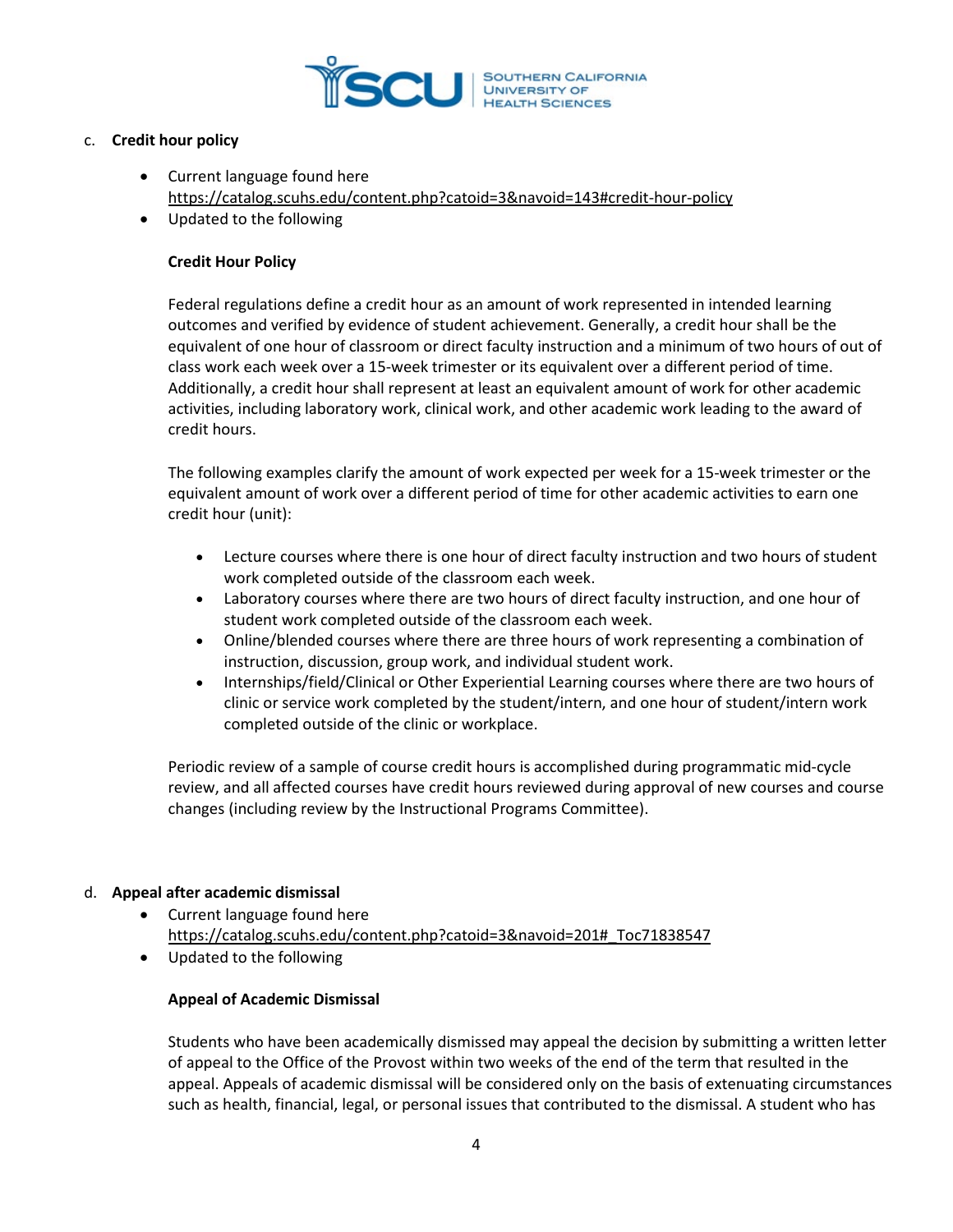

previously been academically dismissed may appeal; such appeals are viewed with increased scrutiny and concern.

The Provost or designee will decide, with or without the assistance of others, whether or not to reinstate the student. If the appeal is granted and the student is reinstated, they may be placed on probation and required to participate in an Academic Development Plan.

Please note: A student may be ineligible for financial aid even if they are reinstated as a result of an academic appeal. Students are encouraged to meet with the Office of Financial Aid prior to returning.

# e. **Deadline for appeal of dismissal**

- Current language found here [https://catalog.scuhs.edu/content.php?catoid=3&navoid=201#\\_Toc71838547](https://catalog.scuhs.edu/content.php?catoid=3&navoid=201#_Toc71838547)
- Updated to the following

# **Appeal of Academic Dismissal**

Students who have been academically dismissed may appeal the decision by submitting a written letter of appeal to the Office of the Provost within two weeks of the end of the term that resulted in the appeal, or within 5 business days of the generation of the academic dismissal letter that resulted in the appeal, whichever is later. Appeals of academic dismissal will be considered only on the basis of extenuating circumstances such as health, financial, legal, or personal issues that contributed to the dismissal. A student who has previously been academically dismissed is ineligible for appeal.

The Provost or designee will decide, with or without the assistance of others, whether or not to reinstate the student. If the appeal is granted and the student is reinstated, they may be placed on probation and required to participate in an Academic Development Plan.

Please note: A student may be ineligible for financial aid even if they are reinstated as a result of an academic appeal. Students are encouraged to meet with the Office of Financial Aid prior to returning.

# f. **Exception language for the catalog**

- Current language found here [https://catalog.scuhs.edu/content.php?catoid=3&navoid=211#policy-on-university-catalog-and-right-to](https://catalog.scuhs.edu/content.php?catoid=3&navoid=211#policy-on-university-catalog-and-right-to-change)[change](https://catalog.scuhs.edu/content.php?catoid=3&navoid=211#policy-on-university-catalog-and-right-to-change)
- Updated to the following

#### **Policy on University Catalog and Right to Change**

The University Catalog is the authorizing document for University requirements, policies, and procedures related to students including but not limited to the requirements associated with their program of study. Academic and business units may issue additional or more detailed information consistent with or more stringent than the policies and procedures published in the University Catalog.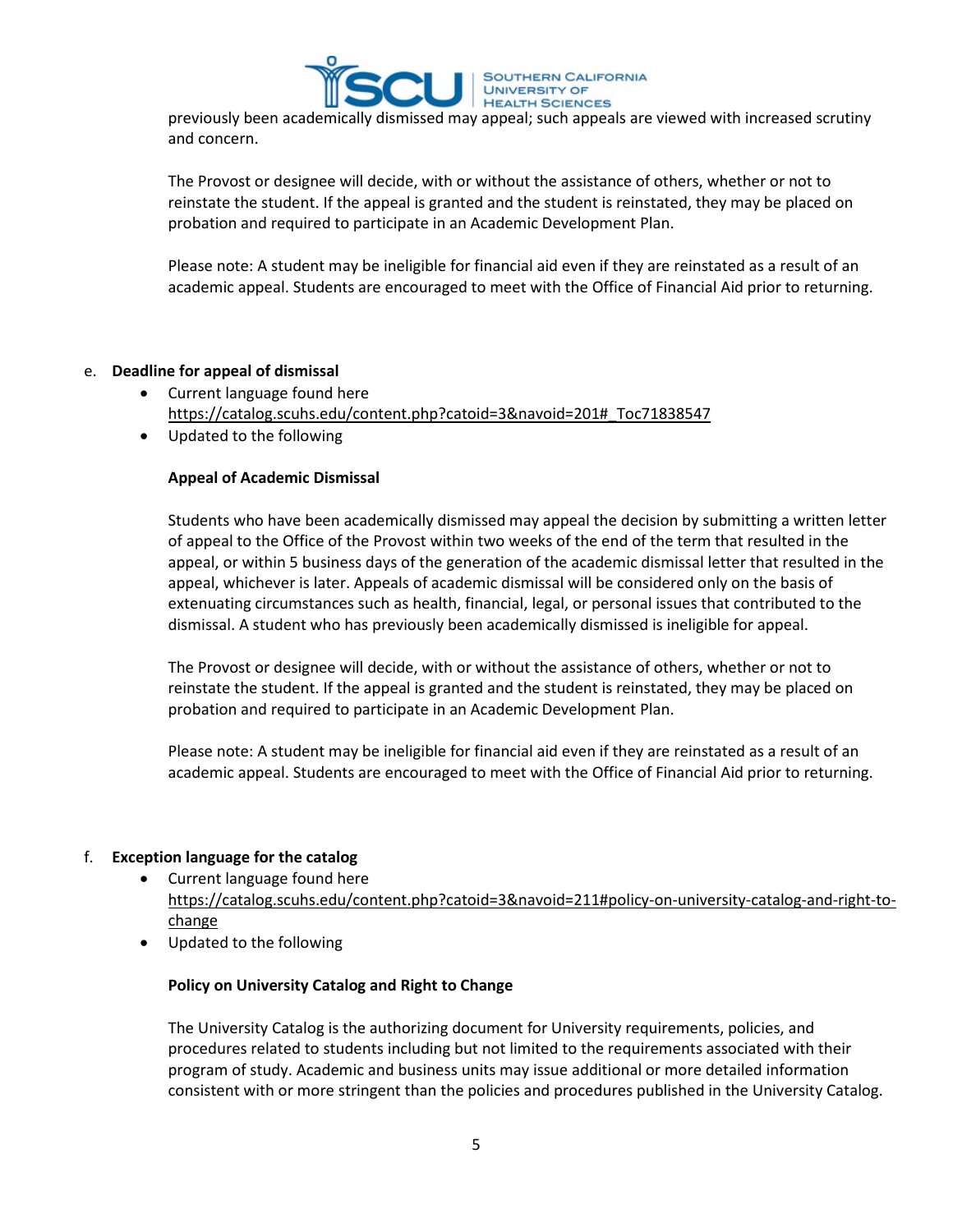

Students must meet the degree requirements outlined in the University Catalog in effect at the time of matriculation, unless changes are necessitated by regulatory requirements, accreditation guidelines and standards, or licensure requirements and standards.

The University reserves the right to change the requirements, policies, and procedures contained within the University Catalog at any time without notice. Changes may be necessitated by regulatory requirements; accreditation guidelines, standards, and requirements; licensure requirements and standards, public health or other emergencies or directives, administrative need, academic standards, and/or financial considerations. Changes may include curriculum, academic policies, administrative policies, financial policies, and other requirements. The University will make reasonable effort to inform students in advance of changes. Additionally, consistent with the "Right to Change," the University reserves the right to make rare exceptions to policy where University interests, common sense, unforeseen circumstances, and/or support of students make such exceptions reasonable and prudent. In such circumstances, the Provost or designee will provide in writing the nature of the exception and rationale (including supporting documentation where appropriate), with a record of the exception kept in the student's file, Provost's Office, or other location appropriate to the nature of the exception.

The University Catalog is maintained in the Office of the Registrar and approved by the President's Cabinet. It is published annually. Addenda are published as needed to clarify, update, alter, or otherwise change the requirements, policies, and procedures contained within it.

#### g. **Residency updates**

- Current language found here <https://catalog.scuhs.edu/content.php?catoid=3&navoid=206> <https://catalog.scuhs.edu/content.php?catoid=3&navoid=131>
- Updated to the following

# **Programs and Courses**

- [Accelerated Sciences Courses](https://catalog.scuhs.edu/content.php?catoid=3&navoid=206#as)
- [Ayurvedic Wellness Educator Certificate](https://catalog.scuhs.edu/content.php?catoid=3&navoid=206#ayw) (Level I)
- [Ayurvedic Practitioner Certificate \(Level II\)](https://catalog.scuhs.edu/content.php?catoid=3&navoid=206#ayp)
- [Ayurveda Courses for Non-](https://catalog.scuhs.edu/content.php?catoid=3&navoid=206#ay_course_for_non-degree)Degree or Certificate-Seeking Students
- [Bachelor of Science in Health Sciences](https://catalog.scuhs.edu/content.php?catoid=3&navoid=206#bshs)
- Chiropractic Integrated Clinical Practice Residency ("Veterans Affairs Residency")
- Chiropractic Sports Medicine Residency
- [Health Education Certificate](https://catalog.scuhs.edu/content.php?catoid=3&navoid=206#certified-health-education-specialist-certificate)
- [Doctor of Acupuncture and Chinese Medicine](https://catalog.scuhs.edu/content.php?catoid=3&navoid=206#dacm)
- [Doctor of Chiropractic](https://catalog.scuhs.edu/content.php?catoid=3&navoid=206#dc)
- [Foundational Health Sciences Courses](https://catalog.scuhs.edu/content.php?catoid=3&navoid=206#foundational-health-sciences-courses)
- [Graduate Certificate in Human Genetics and Genomics](https://catalog.scuhs.edu/content.php?catoid=3&navoid=206#grad-cert-hgg)
- [Interprofessional Education Courses and Symposia](https://catalog.scuhs.edu/content.php?catoid=3&navoid=206#interprofessional-education-course-symposia)
- [Master of Acupuncture and Chinese Medicine](https://catalog.scuhs.edu/content.php?catoid=3&navoid=206#macm)
- [Master of Science in Human Genetics and Genomics](https://catalog.scuhs.edu/content.php?catoid=3&navoid=206#mshgg)
- [Master of Science in Medical Science](https://catalog.scuhs.edu/content.php?catoid=3&navoid=206#msms)
- [Master of Science: Physician Assistant Program](https://catalog.scuhs.edu/content.php?catoid=3&navoid=206#mspa)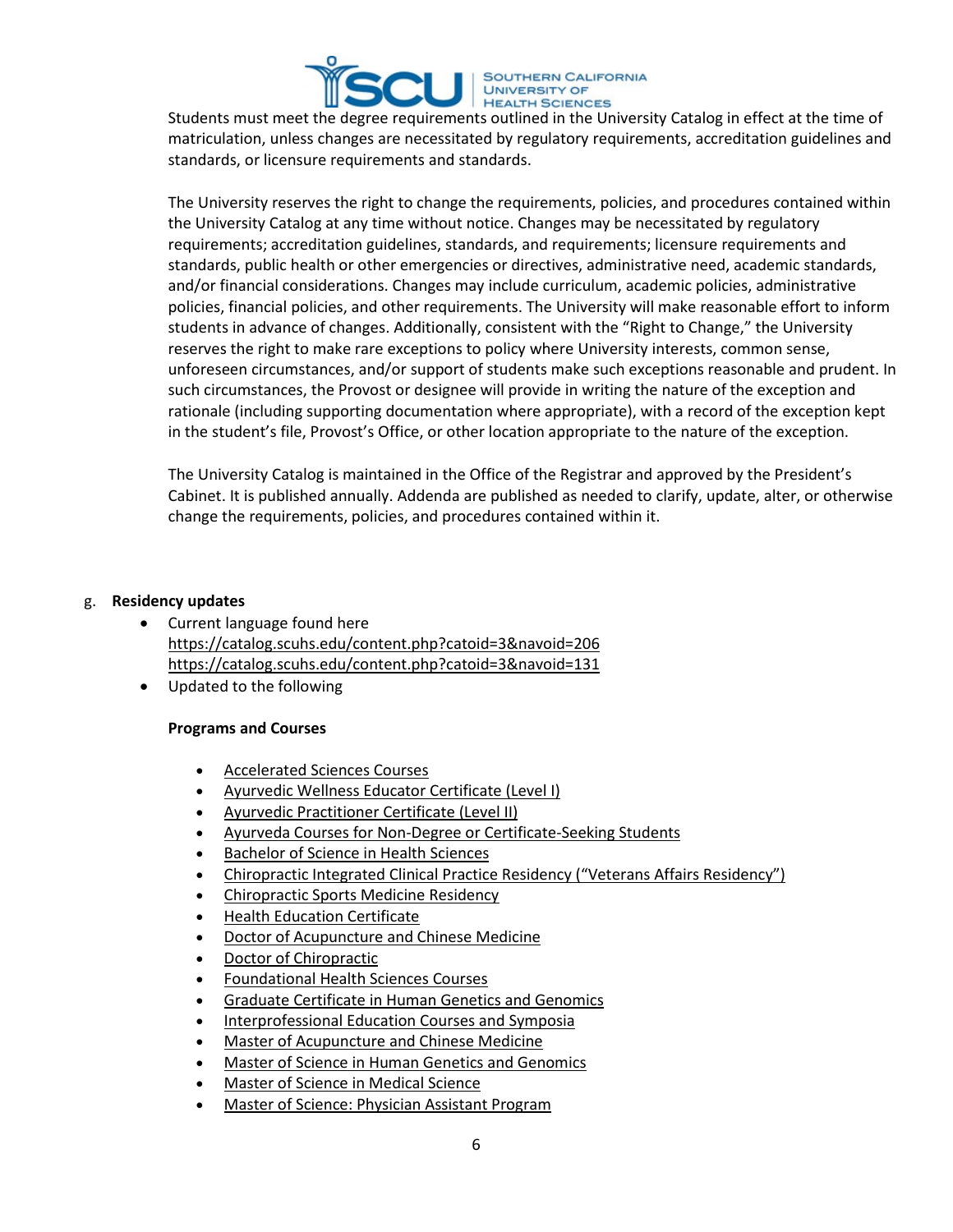

# *CHIROPRACTIC INTEGRATED CLINICAL PRACTICE RESIDENCY ("VETERANS AFFAIRS RESIDENCY")*

Sponsored by VA Greater Los Angeles Healthcare System (VAGLAHS), affiliated with Southern California University of Health Sciences – SCU Health

SCU Health VA Residency Attending: Robb Russell, DC

The Chiropractic Integrated Clinical Practice Residency is sponsored by the VA Greater Los Angeles Healthcare System (VAGLAHS). Southern California University of Health Sciences (SCU) serves as the Academic Affiliate.

The Chiropractic Integrated Clinical Practice residency is a full-time, one-year, hospital-based postgraduate training program for DCs seeking innovative training and experiences relevant to careers in hospitals, integrated medical systems, and/or academia. The residencies provide advanced clinical training in multimorbid case management, allowing recent graduates to increase their knowledge and acumen under the mentorship of senior VA chiropractors. Residents gain valuable interprofessional experience by collaborating with primary care providers, medical and surgical specialists, and associated health disciplines.

The most up-to-date information regarding this VA Residency (including eligibility requirements and information regarding appointments) is available through the residency sponsor: the VAGLAHS. …….

#### *CHIROPRACTIC SPORTS MEDICINE RESIDENCY*

#### Offered by: SCU Health

#### Program Director: Joseph Horrigan, DC, DACBSP®

The Chiropractic Sports Medicine Residency is a two-year post-graduate program that provides advanced clinical experience in sports medicine. The Sports Medicine Resident/Doctor of Chiropractic is designed to prepare students for eligibility to sit for the certification examination for the Diplomate of the American Chiropractic Board of Sports Physicians® (DACBSP®), the Certified Strength and Conditioning Specialist certification by the National Strength and Condition Association (NSCA), and the Certified Chiropractic Sports Physician® certification by the American Chiropractic Board of Sports Physicians (ACBSP). It is the resident's responsibility to ensure they meet all requirements to sit for third-party examinations. The resident will also complete an Emergency Medical Technician (EMT) course.

……..

# Update to the Admissions policy

Application Requirements and Admissions Standards

Applicants apply to a specific University program or residency; applicants must fulfill the application requirements and meet the admissions standards of the program to which they are applying. Applicants for programs apply through the Office of Admissions. Applicants for residencies apply directly to the Program Director or sponsor of the residency

#### h. **Non-standard special**

- Current language found here [https://catalog.scuhs.edu/content.php?catoid=3&navoid=201#registration-certificate-and-degree](https://catalog.scuhs.edu/content.php?catoid=3&navoid=201#registration-certificate-and-degree-seeking-students)seeking[-students](https://catalog.scuhs.edu/content.php?catoid=3&navoid=201#registration-certificate-and-degree-seeking-students)
- Updated to the following

#### **Registration (Certificate- and Degree-Seeking Students)**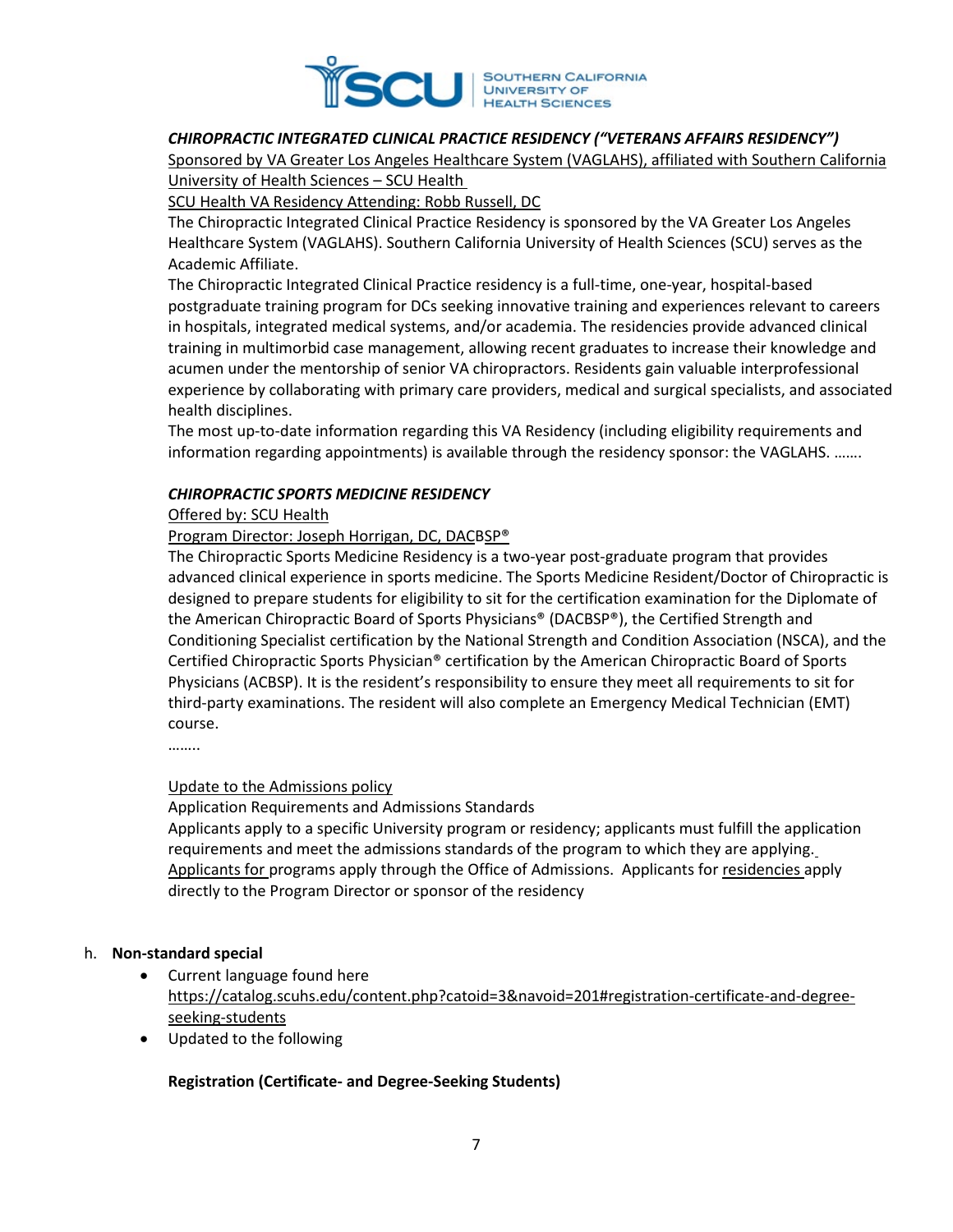

All new students are registered by the Office of the Registrar for their first term as a student, except for Accelerated Sciences students. In subsequent terms, most students are responsible for their own registration and for ensuring the accuracy of their schedules. Students have access to their schedule via the University's portal.

Continuing students are required to complete registration at least seven days prior to the first day of the term; students who do not complete registration by this date will be subject to a late registration fee.

# **Standard Schedule (Cohort Model)**

Most programs at the University follow a cohort model; students follow a lock-step schedule based upon their enrollment status as either a full-time or part-time student. Students who remain with their cohort follow a standard course schedule.

# **Non-Standard Special Schedule**

In cases where a student desires or is required to follow a non-standard special schedule, the student must meet with the Student Support Office or the designated department or program official to create a personalized Degree Completion Plan. The new plan must be approved by the Office of Student Services and by the Dean or Program Director and submitted to the Office of the Registrar prior to registration.

Note: Not all programs offer a non-standard special schedule.

# i. **LACC Advising**

- Current language found here [https://catalog.scuhs.edu/content.php?catoid=3&navoid=201#academic](https://catalog.scuhs.edu/content.php?catoid=3&navoid=201#academic-advising)-advising
- Updated to the following

# **Academic Advising**

Academic advising is intended to assist students with understanding their degree requirements, addressing academic challenges, and identifying and leveraging student support resources. Academic Advising is also a vehicle through which faculty and staff guide and encourage students in the pursuit of their educational and career goals. In cases where a student is experiencing personal challenges, advisors are encouraged to refer the student to the Office of Student Services.

The University employs a shared model of advising, in which students receive advising services from both their program of study and from the Student Support Office (SSO). A further explanation of academic advising by program appears below.

| Program                                           | <b>Advising Model</b>                                                                                                                                                            | <b>Student Support Office (SSO)</b>                    |
|---------------------------------------------------|----------------------------------------------------------------------------------------------------------------------------------------------------------------------------------|--------------------------------------------------------|
| Doctor of Chiropractic -<br><b>Standard Track</b> | LACC Academic Advising Office assists<br>students with scheduling questions, creating<br>and adhering to special schedules, and<br>referral to SSO for student support services. | SSO assists students with<br>accessing student support |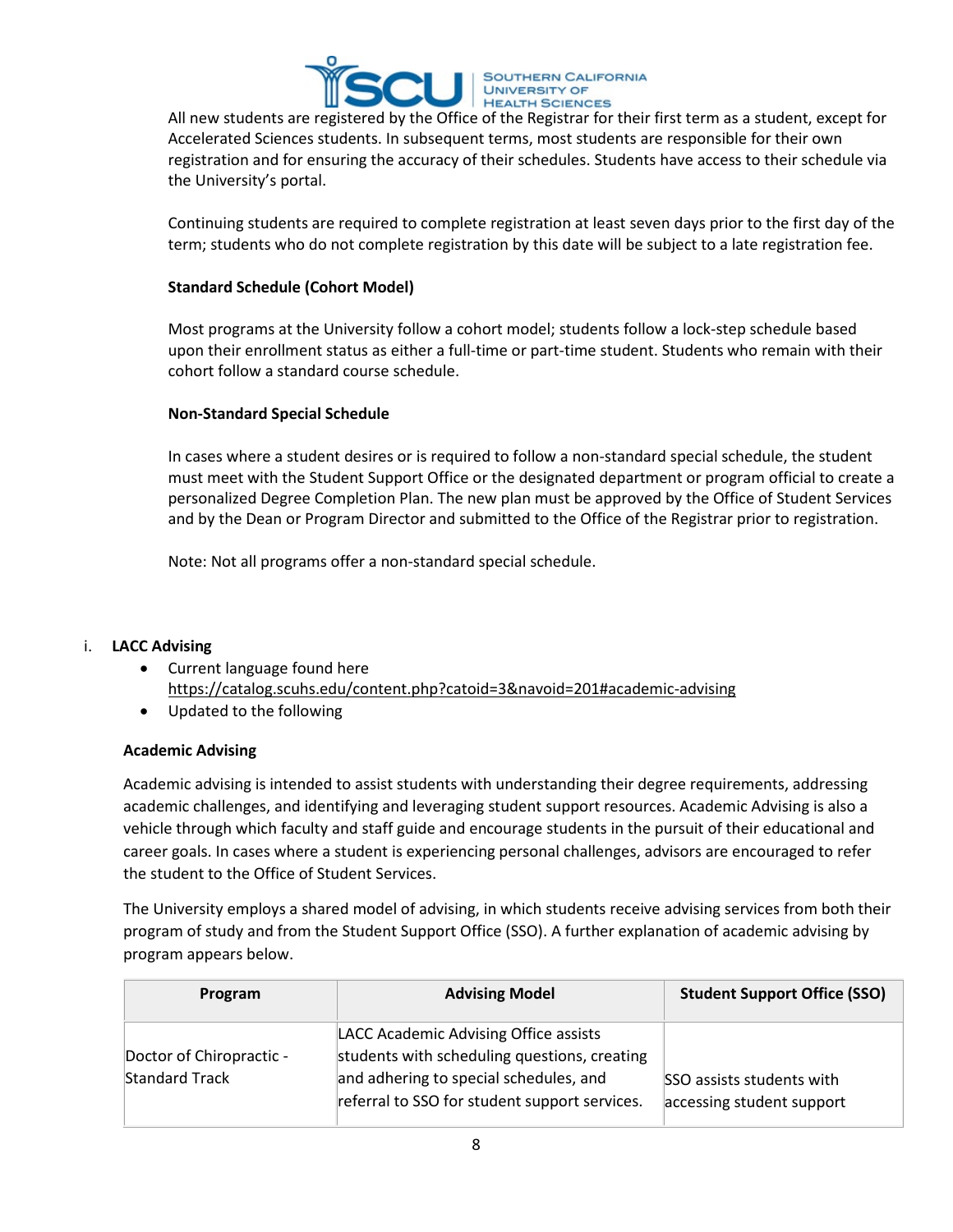

| Program                                | <b>Advising Model</b>                                                                                                                                                                                                                                                                                                                                                                                                                                                                                                                                                                                                                                                                                                                               | <b>Student Support Office (SSO)</b>                                                                                                    |  |  |
|----------------------------------------|-----------------------------------------------------------------------------------------------------------------------------------------------------------------------------------------------------------------------------------------------------------------------------------------------------------------------------------------------------------------------------------------------------------------------------------------------------------------------------------------------------------------------------------------------------------------------------------------------------------------------------------------------------------------------------------------------------------------------------------------------------|----------------------------------------------------------------------------------------------------------------------------------------|--|--|
|                                        | Students are assigned to a Cohort Advisor<br>who meets with and guides students based<br>upon the term in which they are enrolled. The<br>Advisor meets with the students as a group at<br>least two times per term. May refer students<br>to other offices for additional support as<br>needed.                                                                                                                                                                                                                                                                                                                                                                                                                                                    | services, and with addressing<br>academic or personal challenges.                                                                      |  |  |
| Doctor of Chiropractic - AATP<br>Track | <b>AATP Track students are required to</b><br>participate in the AATP Advising Program.<br>This program provides students with an<br>opportunity to meet individually or in small<br>groups with an LACC Academic Advisor one to<br>two times per term. The LACC Academic<br>Advising Office assists students with<br>scheduling questions, creating and adhering<br>to special schedules, and referral to SSO for<br>student support services.<br>Students are assigned to a Cohort Advisor<br>who meets with and guides students based<br>upon the term in which they are enrolled. The<br>Advisor meets with the students as a group at<br>least two times per term. May refer students<br>to other offices for additional support as<br>needed. | SSO is also available to assist with<br>accessing student support<br>services, and with addressing<br>academic or personal challenges. |  |  |

# *j.* **Academic Development plans**

- Current language found here [https://catalog.scuhs.edu/content.php?catoid=3&navoid=201#\\_Toc71838548](https://catalog.scuhs.edu/content.php?catoid=3&navoid=201#_Toc71838548)
- Updated to the following

# **Academic Development Plans**

Academic Development Plans (ADPs) are intended to support students who may be at-risk academically. The plan is typically developed by the Student Support Office in consultation with the student's program of study. In some cases, the plan is developed by the student's program of study, then shared with the Student Support Office (i.e., the Master of Science: Physician Assistant program, Doctor of Chiropractic). The ADP is intended to support the student in meeting academic expectations.

#### k. **LACC – tutoring language**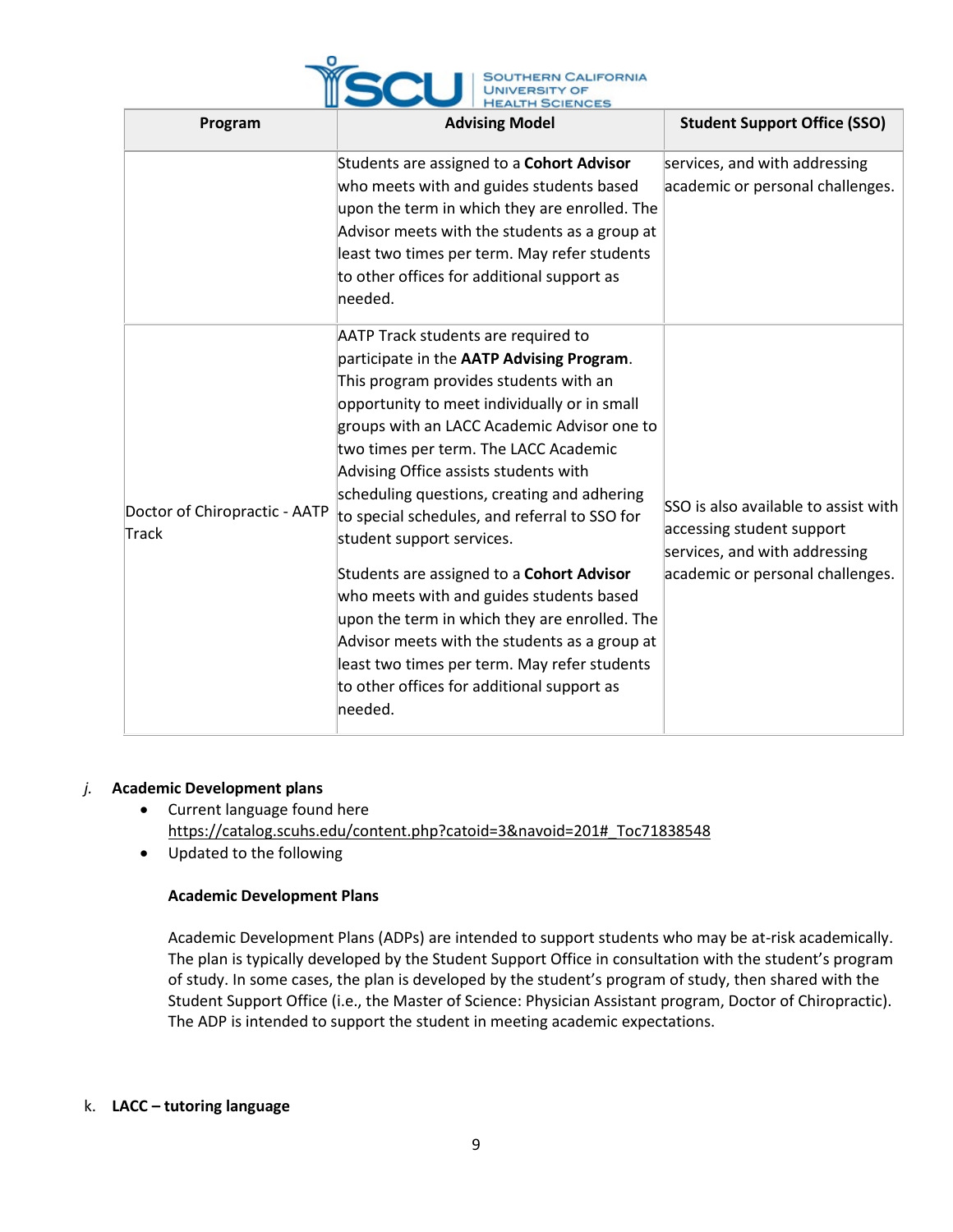

- Current language found here <https://catalog.scuhs.edu/content.php?catoid=3&navoid=204#tutoring-services>
- Updated to the following

# **Tutoring Services**

Tutoring is provided free of charge for all students. Tutoring availability differs by program but generally includes one or more of the following: individualized faculty tutoring, group faculty tutoring, individual peer tutoring, and group peer tutoring. Students are encouraged to utilize tutoring for examination preparation, study strategies (i.e., effective note taking), course review, critical reading strategies, and more. The availability and schedules of tutors varies by both tutor and program.

| Program                                                                | <b>Tutoring Availability</b>                                                                                                                                                                                              |
|------------------------------------------------------------------------|---------------------------------------------------------------------------------------------------------------------------------------------------------------------------------------------------------------------------|
| Doctor of<br>Chiropractic -<br><b>Standard Track</b>                   | Tutoring is available through faculty and peers - and may either be required<br>or offered on request. Tutoring required by the program will be arranged,<br>monitored, and tracked by the LACC Academic Advising Office. |
|                                                                        | Faculty tutoring for students in remediation is provided through the<br>College, arranged, monitored, and tracked by the LACC Academic Advising<br>Office.                                                                |
|                                                                        | Peer tutoring through Student Support Office (SSO) is available upon request.                                                                                                                                             |
|                                                                        | Tutoring may be required as part of an Academic Development Plan.                                                                                                                                                         |
| Doctor of<br>Chiropractic -<br>Alternative<br><b>Admissions Trackl</b> | Tutoring is available through faculty and peers - and may either be required<br>or offered on request. Tutoring required by the program will be arranged,<br>monitored, and tracked by the LACC Academic Advising Office. |
| Program (AATP)<br><b>Track</b>                                         | Faculty tutoring for students in remediation is provided through the<br>College, arranged, monitored, and tracked by the LACC Academic Advising<br>Office.                                                                |
|                                                                        | Peer tutoring through Student Support Office (SSO) is available upon request.                                                                                                                                             |
|                                                                        | Tutoring may be required as part of an Academic Development Plan.                                                                                                                                                         |

# l. **Academic Warning clarification**

- Current language found here [https://catalog.scuhs.edu/content.php?catoid=3&navoid=201#\\_Toc71838544](https://catalog.scuhs.edu/content.php?catoid=3&navoid=201#_Toc71838544)
- Updated to the following

# **Academic Warning**

Students are placed on Academic Warning if at the end of the term the evaluation shows any of the following: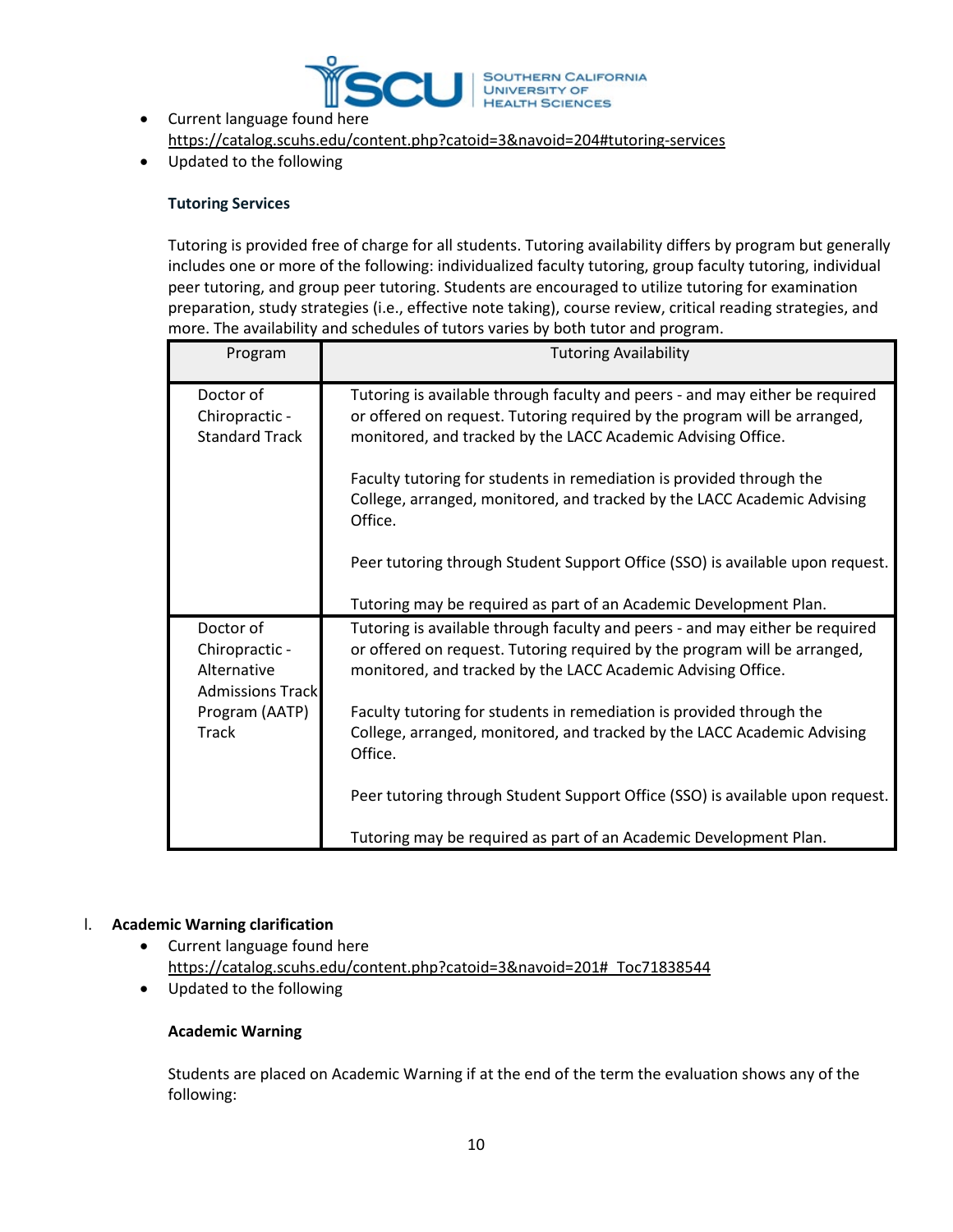

- Term grade point average (GPA)
	- All programs other than Master of Science: Physician assistant: term GPA below 2.0.
	- Master of Science: Physician Assistant program only: term GPA below 2.75. (first instance).
- Course failure
	- Master of Science: Physician Assistant program only: one course failure.
- Recommendation of the faculty, Program Director, or Dean. The faculty, Program Director, or Dean may recommend a student be placed on Academic Warning at any time if the student is failing to demonstrate adequate progress toward meeting one or more expectations of the program.

Students placed upon Academic Warning will receive an Academic Development Plan (ADP). Academic Warning is not eligible for appeal. Students on Academic Warning are considered in Academic Good Standing.

#### m. **REQUIRES UPDATED DRAFT Incomplete/Remediation update** –

- Current language found here [https://catalog.scuhs.edu/content.php?catoid=3&navoid=201#grading\\_policy](https://catalog.scuhs.edu/content.php?catoid=3&navoid=201#grading_policy)
- [Purposed policy language](https://scu-my.sharepoint.com/:w:/g/personal/robertboggs_scuhs_edu/EWnQimkvXdZAiv-h2BvD3z4B354jLk474vMLOuv6akv5cA?e=thTwYs) not yet reviewed or approved tr 12/20

#### **Incomplete Grade**

An incomplete grade is a temporary grade awarded by the instructor when extenuating circumstances prevent a student from completing a course. Incomplete grades are not considered passing for the purposes of determining academic standing or financial aid eligibility.

Eligible extenuating circumstances include, but are not limited to:

- A death in the family
- Medical hardship
- Family emergency
- Natural disaster

• Recommendation by instructor or academic department. Typically, this will include a remediation plan.

For a student to request and be eligible for an incomplete grade, the student must:

- Be actively attending the course
- Be passing the course
- Have successfully completed at least 75% of the course
- Petition for an Incomplete Grade

An incomplete course must be completed and a grade submitted within two weeks of the first day of the next term in which the student is enrolled, unless the Dean or Program Director has granted an extension to no later than the 10<sup>th</sup> week of the next term. Incomplete courses that are not completed within these timelines are automatically assigned a grade of F by the Office of the Registrar.

#### **INCOMPLETE GRADE PROCESS**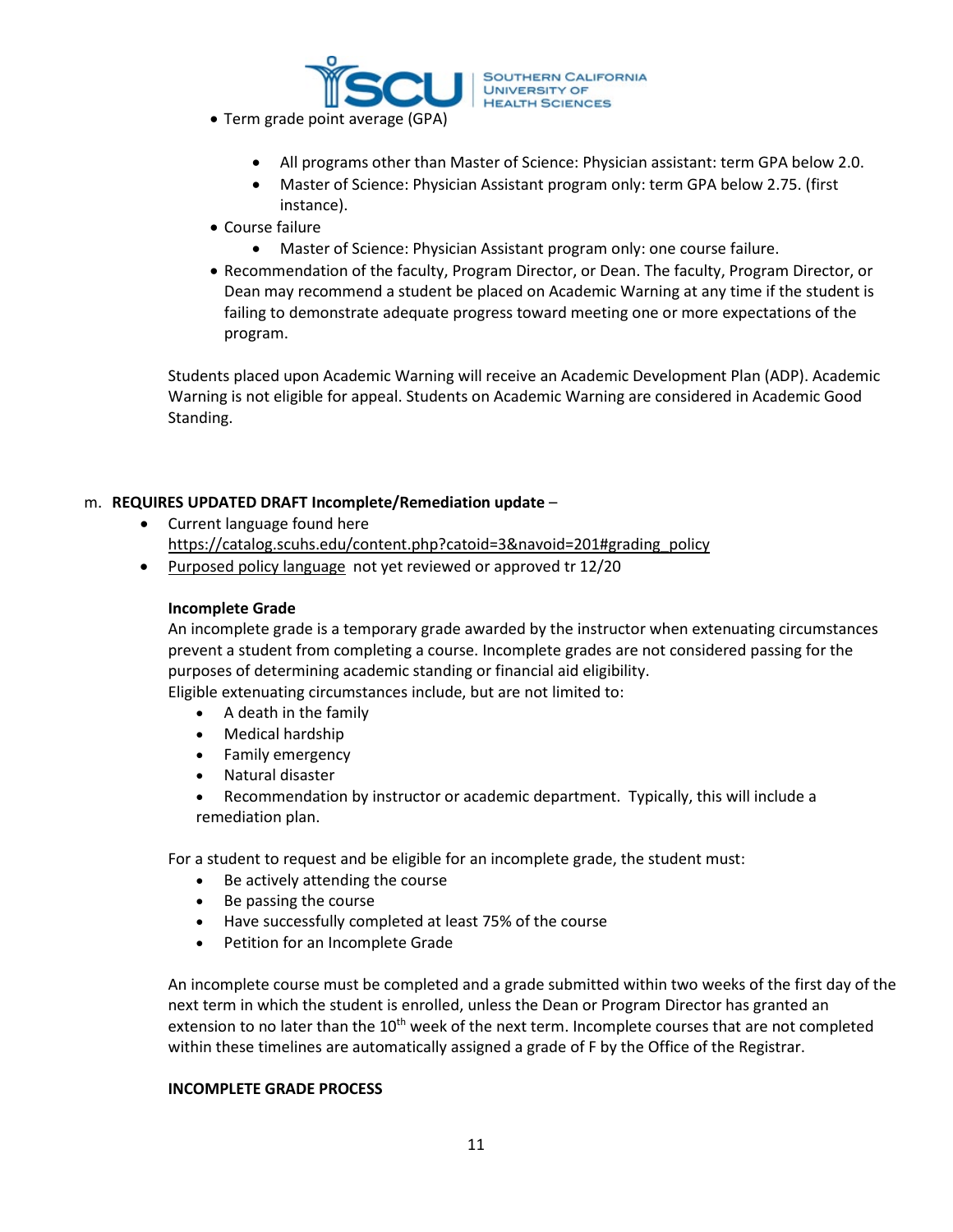

To request an incomplete grade, other than when recommended by the instructor or academic department for remediation, students must submit a Petition for Incomplete Grade to their instructor prior to the end of the term or block. The instructor will discuss the remaining requirements with the student, assign a deadline for completing the course, and submit the form to the Office of the Registrar.

The student must provide:

- The reason(s) that the student cannot complete the remaining course requirements on time.
- As applicable, documentation supporting the extenuating circumstances.

The instructor will determine:

• The course requirements/assignments that the student still needs to complete.

• The deadline for completion and submission of the remaining assignments. Typically, the deadline for final grades to be submitted cannot be more than two (2) weeks from the first day of the start of the next term. Instructors may choose to require an earlier deadline but cannot allow a later deadline without the approval of the Dean or Program Director. In these extreme circumstances, the deadline can be extended but generally should not extend beyond the 10th week of the next term.

The instructor will review the remaining assignments at the deadline and determine the student's final grade. The instructor is responsible for submitting a change of grade within two weeks of the start of the next term or within one week of the start of the next block to the Office of the Registrar.

# n. **Correction of Dean's Credentials**

- Current language found here <https://catalog.scuhs.edu/content.php?catoid=3&navoid=206#dacm> https://catalog.scuhs.edu/c[ontent.php?catoid=3&navoid=206#macm](https://catalog.scuhs.edu/content.php?catoid=3&navoid=206#macm)
- Updated to the following

# **Doctor of Acupuncture and Chinese Medicine**

Offered by: Eastern Medicine Department   Dean: Jenny Yu, DACM, L.Ac.

# **Master of Acupuncture and Chinese Medicine**

Offered by: Eastern Medicine Department  Dean: Jenny Yu, DACM, L.Ac.

# **o. Clarification of DACM/MACM admissions standards**

- Current language found here <https://catalog.scuhs.edu/content.php?catoid=3&navoid=206#dacm> <https://catalog.scuhs.edu/content.php?catoid=3&navoid=206#macm>
- Updated to the following

# **Admissions Standards**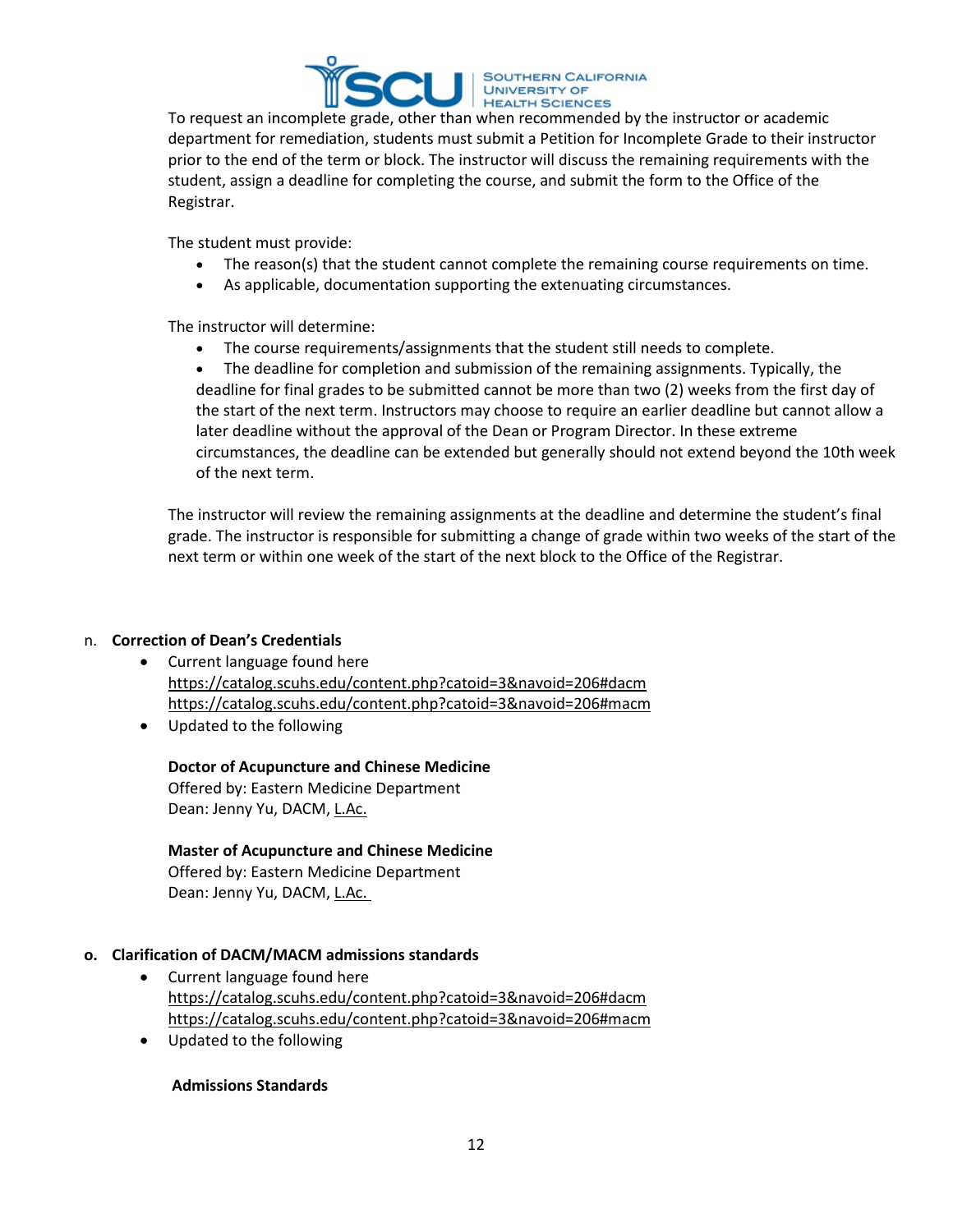

Applicants for the DACM degree generally must meet the following admissions standards. Exceptions are made on an individual basis.

- A completed bachelor's degree or a minimum of 90 semester hours (135 quarter units) of coursework from an accredited institution (accredited by an agency recognized by the U.S. Department of Education or an equivalent foreign agency).
- Successful interview with a member of the Eastern Medicine Department faculty or administration.
- A minimum grade point average (GPA) of 2.5 on a 4.0 scale.
- Introductory courses with content in General Biology, General Chemistry, Organic Chemistry, Physics, and General Psychology. Note: These courses may be taken prior to matriculation or as a co-requisite(s) while enrolled in the DACM program.

# **Admissions Standards**

Applicants for the MACM degree generally must meet the following admissions standards. Exceptions are made on an individual basis.

- A completed bachelor's degree or a minimum of 90 semester hours (135 quarter units) of coursework from an accredited institution (accredited by an agency recognized by the U.S. Department of Education or an equivalent foreign agency).
- Successful interview with a member of the Eastern Medicine Department faculty or administration.
- A minimum grade point average (GPA) of 2.5 on a 4.0 scale.
- Introductory courses with content in General Biology, General Chemistry, Organic Chemistry, Physics, and General Psychology. Note: These courses may be taken prior to matriculation or as a co-requisite(s) while enrolled in the MACM program.

# p. **CLEP and AP acceptance policy added only to the BSHS admission standards**

- Current language found here [https://catalog.scuhs.edu/content.php?catoid=3&navoid=131#\\_Toc71838486](https://catalog.scuhs.edu/content.php?catoid=3&navoid=131#_Toc71838486)
- Updated to the following

# **Admissions Standards**

Applicants for the Bachelor of Science in Health Sciences must meet the following admissions standards. Exceptions are made on an individual basis.

- A minimum cumulative grade point average (GPA) of 2.0 on a 4.0 grade scale from previous undergraduate coursework.
- Successful completion of a minimum 57 credits from a U.S. accredited college.
- Completion of a minimum 48 credits in general education with a grade of C or better in all the following areas:
	- $\circ$  English Communication, Composition, or Critical Thinking (minimum 6 credits)
	- o Mathematical Concepts and Quantitative Reasoning (minimum 3 credits)
	- o Arts and Humanities (minimum 9 credits)
	- o Social and Behavioral Sciences (minimum 9 credits)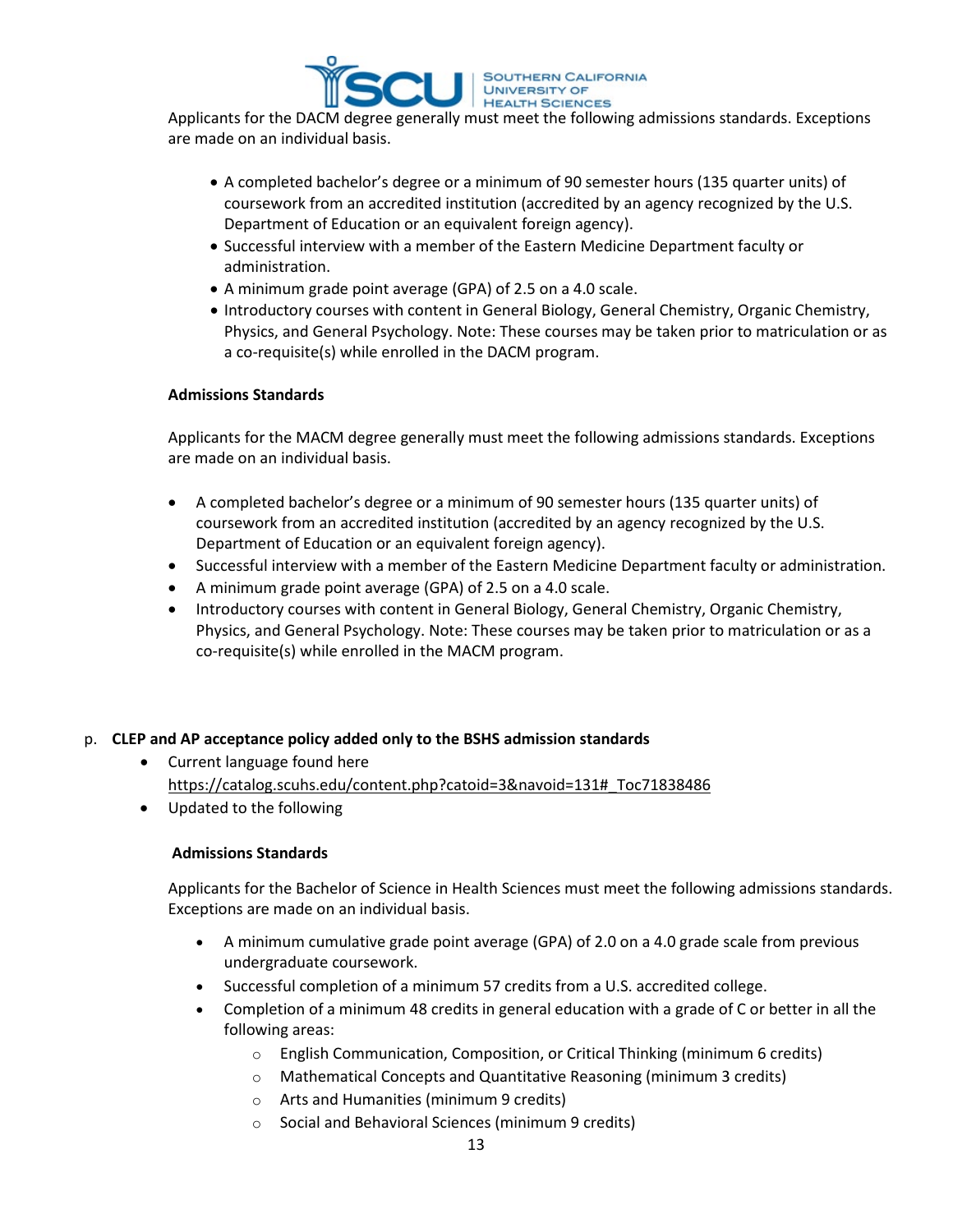

A grade of Credit or Pass may be used if the transferring college's policy states that it is equivalent to a grade of C or better.

Advanced placement exams may be used to meet the general education requirement; the College Board Advanced Placement Tests (AP) course must fulfill the general education course requirement – and a score of 3 or higher will be accepted for credit.

Additionally, the BSHS program accepts College Level Examination Program (CLEP) examinations in fulfillment of lower division general education courses. The program requires a passing score of at least 50 on the CLEP exam and accepts up to 30 credits. Credit for Advanced Placement examinations is not included in this limit. CLEP exam scores cannot be older than 10 years.

- q. **Renamed DACM/MACM accreditor** The DACM/MACM accreditor is removing the word "Oriental" from their name – changing to Accreditation Commission for Acupuncture and Herbal Medicine (ACAHM). The website address is not changing. This is a **revision** to all instances of the full and abbreviated ACAOM name to the new name and ACAHM as appropriate.
	- Find and replace all instances of the full *and* abbreviated name in the Catalog **except the website address**

# **Substantive catalog changes:**

#### a. **Changes to STAC**

- Current language found here <https://catalog.scuhs.edu/content.php?catoid=3&navoid=206#dc>
- Updated to the following

# **Doctor of Chiropractic**

Offered by: Los Angeles College of Chiropractic

Dean: Ana Facchinato, DC, MHS

| <b>Selectives</b> |                                                                                                     |        |                                |               |    |
|-------------------|-----------------------------------------------------------------------------------------------------|--------|--------------------------------|---------------|----|
| Varies            | DC students may choose from a variety of<br>courses to complete 22 credits of Selective<br>courses. | Varies | <b>Naries</b>                  | <b>Varies</b> | 22 |
|                   |                                                                                                     |        | <b>Total Selectives Varies</b> |               | 22 |

*\*Courses identified as IPE are either taken with students from other programs or are clinical courses offered in integrative healthcare settings.*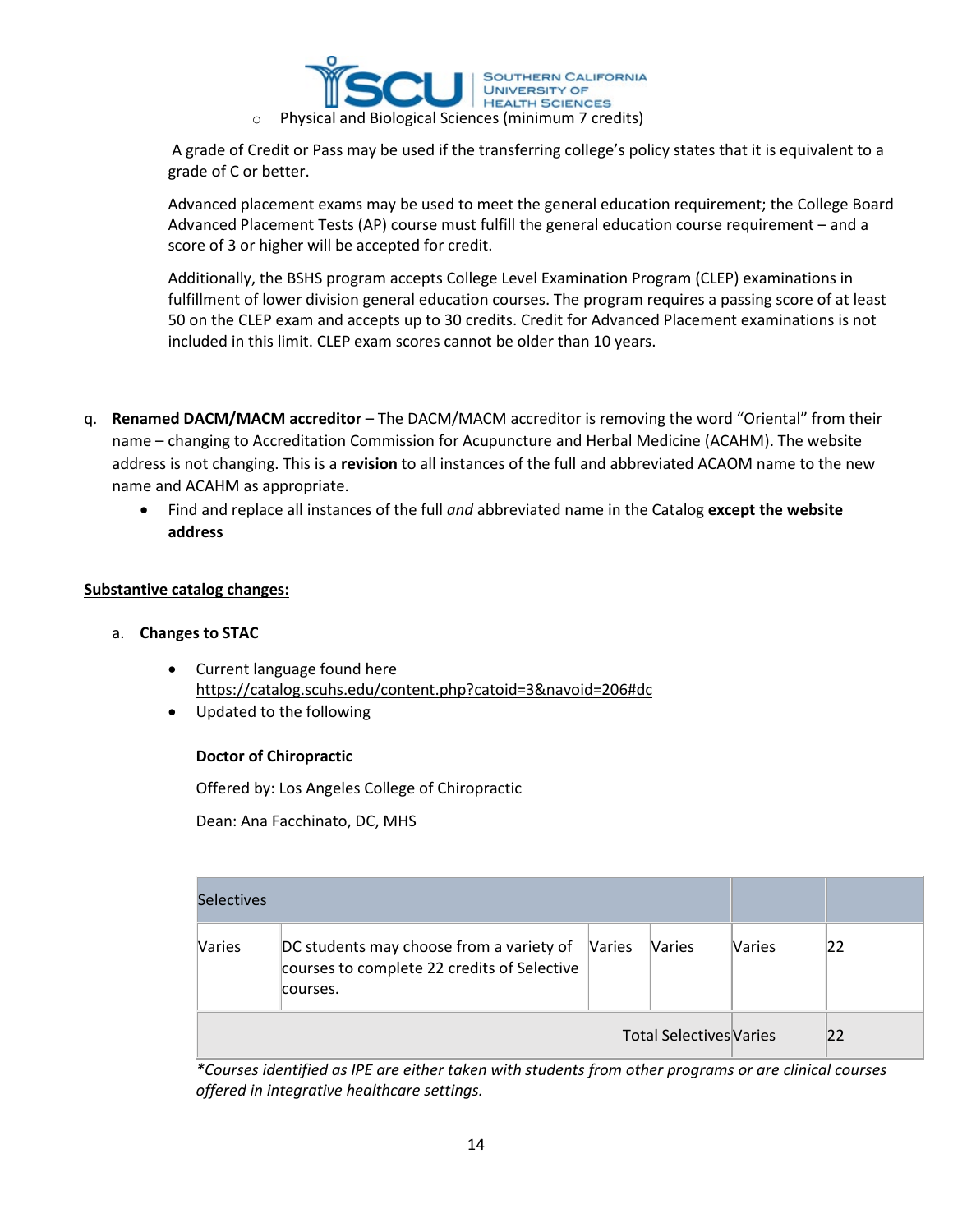

Selective Courses

DC students must complete 22 credits of selective courses. Selective courses provide students the opportunity to focus on specific area(s) of interest, or to determine whether to pursue a certification, additional degree, or diplomate program following graduation. Students may choose various combinations of emphases and series to complete the 22 credits required for graduation.

Selective courses are those with SEL and SMS prefix course numbers. In addition, specific courses in the Eastern Medicine, Ayurveda, and Interprofessional Education departments may be used to complete selective credits.

Students may take a variety of selective courses, series, or emphases beginning as early as the third term. Students are responsible for their own registration in selective courses and for ensuring the accuracy of their schedules. Most selective courses are offered on weekends. Not all selective courses are offered every term.

Selective courses may be used to complete optional academic emphases or series (see details below).

Selectives Emphases (Optional)

Emphases consist of 14-16 credits of courses with similar themes. Those who complete a selective emphasis will receive a transcript notation and Certificate of Completion.

Interested doctor of chiropractic students may declare an emphasis as part of their admissions process or by submitting a Selection Form to the Office of the Registrar. Students are required to declare their emphasis before the end of their 5th term (10-term track), or 7th term (12-term track).

The emphases and series described herein do not provide advanced standing toward credentials by any third-party entity; reference the Chiropractic Technique courses for possible exceptions. For credentialing information, students must contact the appropriate credentialing body.

Chiropractic Sports Medicine Emphasis (15 credits)

The Chiropractic Sports Medicine Emphasis (SME) is designed to introduce students to chiropractic sports medicine and/or chiropractic tactical sports medicine. Students who are interested in careers related to chiropractic sports medicine may want to consider completing the Chiropractic Sports Medicine Emphasis.

To earn the Chiropractic Sports Medicine Emphasis, students must complete the Required Thread (5 credits) and two Optional threads of their choosing (10 credits), for a total of 15 credits. See below for details regarding the SME Threads.

Please note: The Chiropractic Sports Medicine Emphasis does not provide advanced standing with the American Chiropractic Board of Sports Physicians towards the CCSP® or DACBSP® credential.

| <b>Chiropractic Sports Medicine Emphasis</b> |             |      |          |              |                |  |
|----------------------------------------------|-------------|------|----------|--------------|----------------|--|
| Course<br>Number                             | Course Name | IPE* | Modality | <b>Hours</b> | <b>Credits</b> |  |
| <b>Required Thread</b>                       |             |      |          |              |                |  |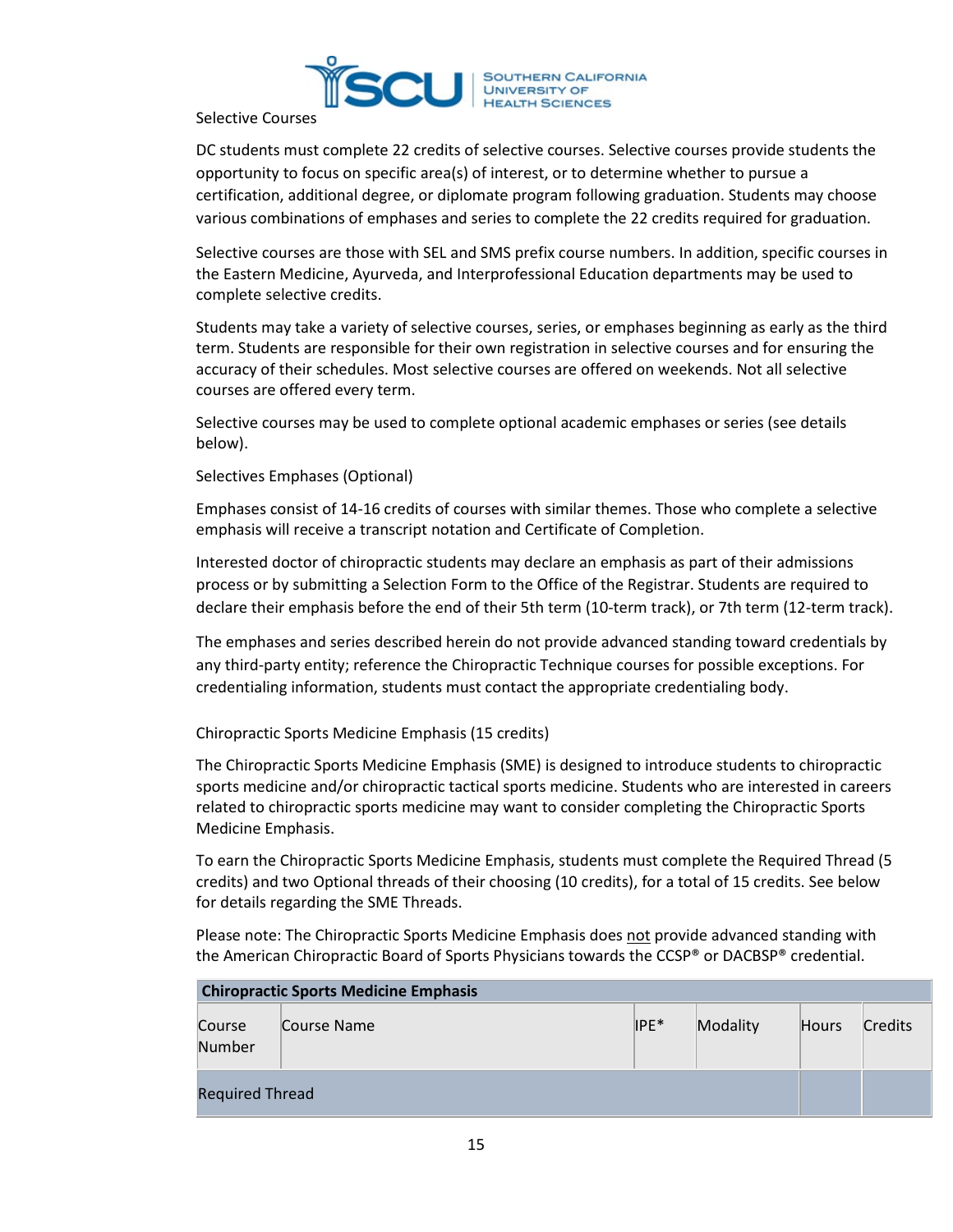

| <b>SMS901</b>                                    | <b>Concussion Diagnosis and Management</b>     | Online<br>Interactive    | 15 | 1           |
|--------------------------------------------------|------------------------------------------------|--------------------------|----|-------------|
| <b>SMS902</b>                                    | <b>Critical Thinking</b>                       | Online<br>Interactive    | 15 | $\mathbf 1$ |
| <b>SMS903</b>                                    | Cardiovascular Pathology and Examination       | Online<br>Interactive    | 15 | 1           |
| <b>SMS904</b>                                    | Neurologic Exam/Bioethics                      | Online<br>Interactive    | 15 | 1           |
| <b>SMS905</b>                                    | Imaging in Sports Medicine                     | Online<br>Interactive    | 15 | 1           |
|                                                  |                                                | Total Required Thread 75 |    | 5           |
| Optional Threads (students complete two threads) |                                                |                          |    |             |
|                                                  | <b>Sports Chiropractic Concepts</b>            |                          |    |             |
| SMS105                                           | Concepts of a Team Physician                   | Online<br>Interactive    | 15 | $\vert$ 1   |
| <b>SMS211</b>                                    | Sports Nutrition                               | Online<br>Interactive    | 15 | 1           |
| <b>SMS212</b>                                    | Ergogenic Aids                                 | Online<br>Interactive    | 15 | 1           |
| <b>SMS104</b>                                    | Special Considerations for Athletic Physiology | Online<br>Interactive    | 15 | 1           |
| <b>SMS207</b>                                    | Sports Psychology                              | Online<br>Interactive    | 15 | $\vert$ 1   |
|                                                  | Total Sports Chiropractic Concepts Thread 75   |                          |    | 5           |
|                                                  | Clinical Diagnosis to Return to Play           |                          |    |             |
| SMS601                                           | Spine Diagnosis to Return to Play              | Online<br>Interactive    | 15 | $\vert$ 1   |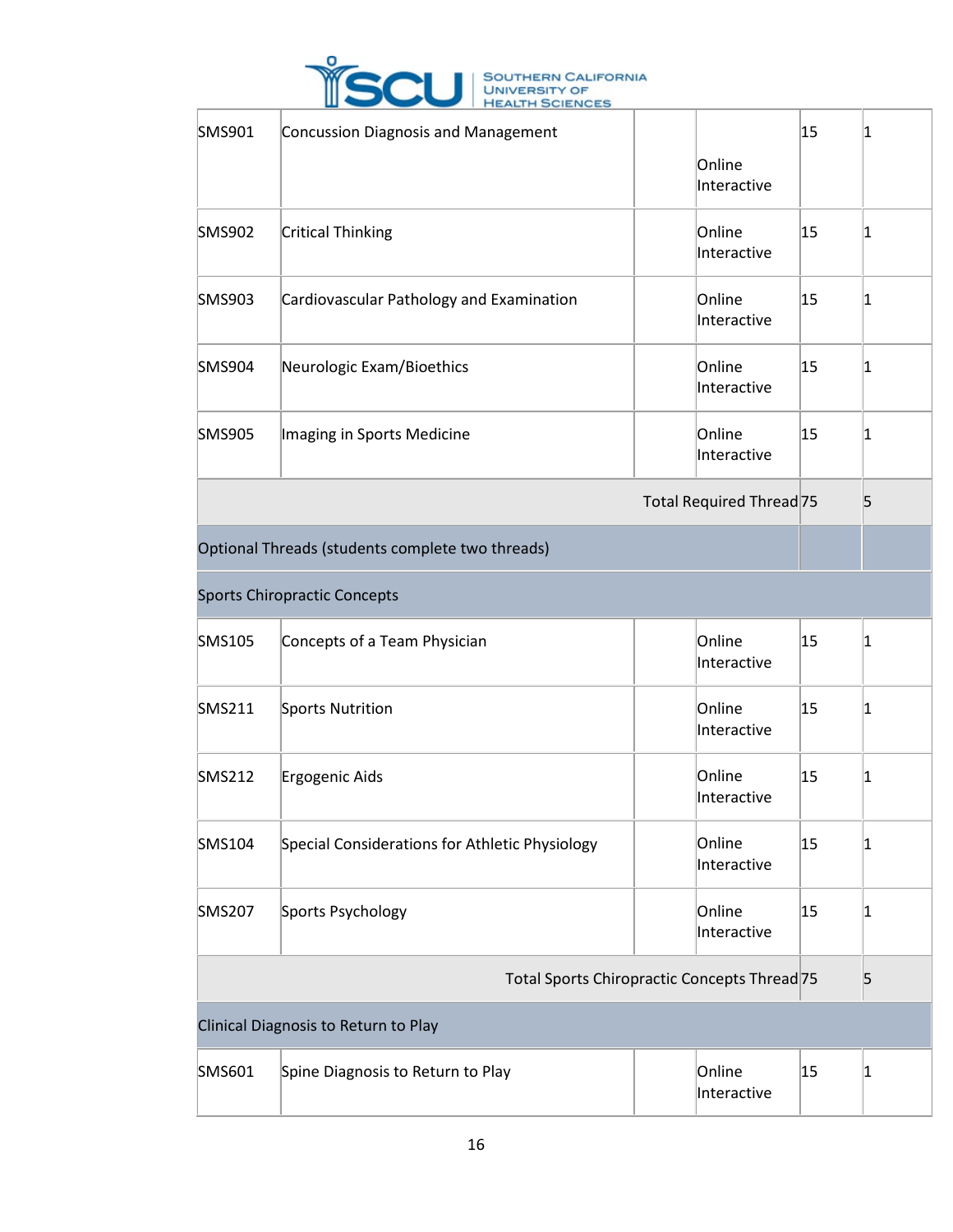

| <b>SMS602</b>          | Upper Extremity Diagnosis to Return to Play                             |   | Online<br>Interactive                     | 15 | 1               |
|------------------------|-------------------------------------------------------------------------|---|-------------------------------------------|----|-----------------|
| <b>SMS606</b>          | Internal Medicine and Pre-Participation<br>Examination                  |   | Online<br>Interactive                     | 15 | 1               |
| <b>SMS604</b>          | Head/Concussion Diagnosis to Return to Play                             |   | Online<br>Interactive                     | 15 | 1               |
| <b>SMS605</b>          | Lower Extremity Diagnosis to Return to Play                             |   | Online<br>Interactive                     | 15 | $\vert 1 \vert$ |
|                        | Total Clinical Diagnosis to Return to Play Thread 75                    |   |                                           |    | 5               |
|                        | <b>Strength and Conditioning</b>                                        |   |                                           |    |                 |
| <b>SMS510</b>          | Exercise Physiology - Aerobic                                           |   | Online<br>Interactive                     | 15 | $\vert$ 1       |
| <b>SMS511</b>          | Exercise Physiology - Anaerobic                                         |   | Online<br>Interactive                     | 15 | 1               |
| <b>SMS512</b>          | <b>Effective Athlete Development</b>                                    |   | Online<br>Interactive                     | 15 | 11              |
| <b>SMS513</b>          | Athletic Performance Design                                             |   | Online<br>Interactive                     | 15 | $\vert 1 \vert$ |
| <b>SMS520</b>          | Application of Push and Pull Movements                                  |   | Online<br>Interactive                     | 15 | $\vert 1 \vert$ |
|                        |                                                                         |   | Total Strength and Conditioning Thread 75 |    | 5               |
| <b>Sideline Skills</b> |                                                                         |   |                                           |    |                 |
| <b>SMS111</b>          | Sports Medicine Emergency Management:<br><b>Catastrophic Situations</b> |   | Online<br>Interactive                     | 15 | 1               |
| <b>SMS112</b>          | Sports Medicine Emergency Management:<br>Neuromusculoskeletal           |   | Online<br>Interactive                     | 15 | 1               |
| <b>SMS213</b>          | Taping - Lower Extremity                                                | Χ | On-Ground                                 | 15 | $\vert$ 1       |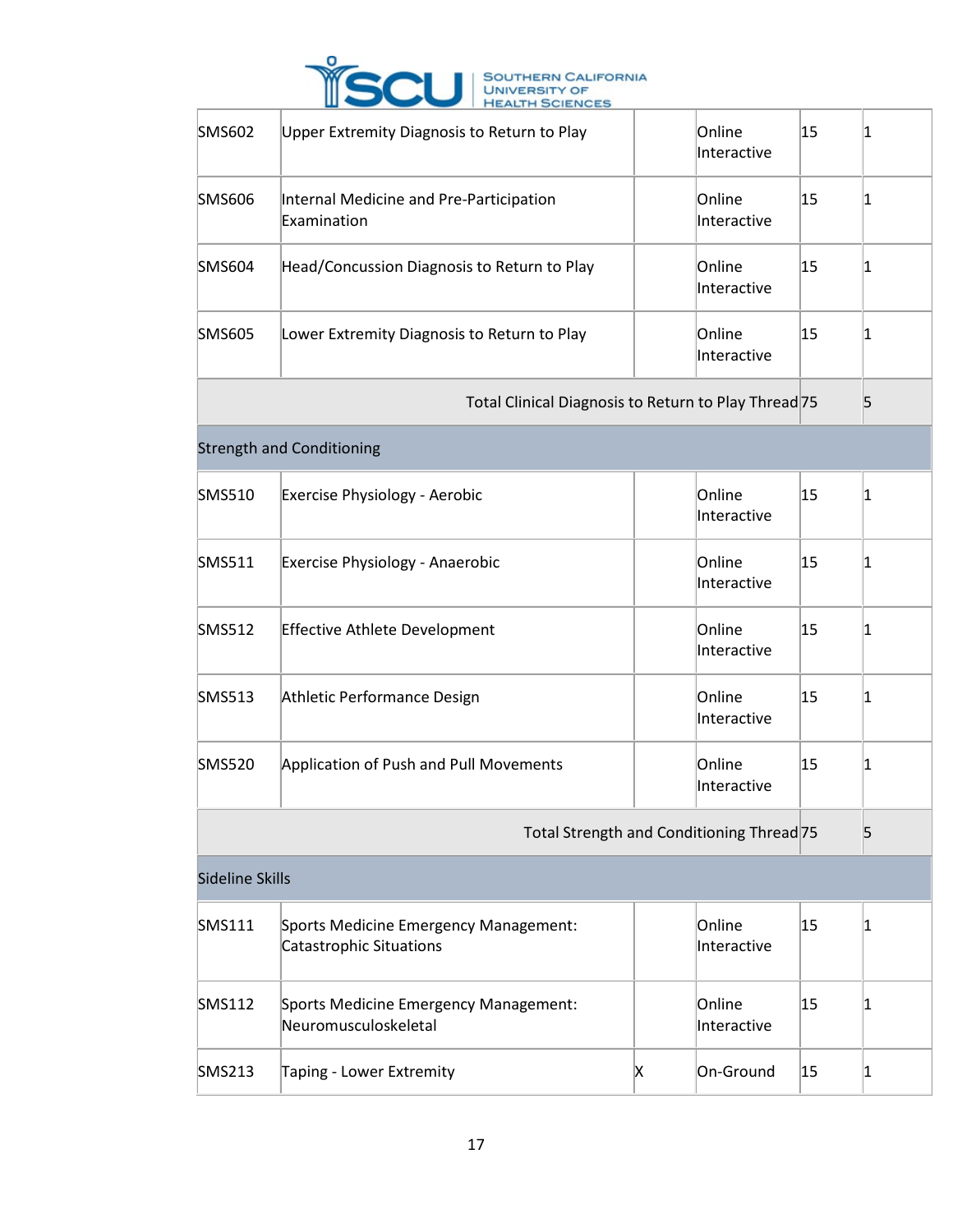

| <b>SMS214</b>                            | Taping - Upper Extremity and Advanced Taping                               | X | On-Ground                       | 15 | 1               |
|------------------------------------------|----------------------------------------------------------------------------|---|---------------------------------|----|-----------------|
| <b>SMS114</b>                            | Concussion: Sideline Decision-Making                                       |   | Online<br>Interactive           | 15 | 1               |
|                                          |                                                                            |   | Total Sideline Skills Thread 75 |    | 5               |
| <b>Biomechanics</b>                      |                                                                            |   |                                 |    |                 |
| SMS701                                   | Internal Biomechanics                                                      |   | Online<br>Interactive           | 15 | $\vert 1 \vert$ |
| <b>SMS702</b>                            | <b>Upper Extremity Biomechanics</b>                                        |   | Online<br>Interactive           | 15 | 1               |
| <b>SMS703</b>                            | Lower Extremity Biomechanics                                               |   | Online<br>Interactive           | 15 | 1               |
| <b>SMS704</b>                            | Core Biomechanics                                                          |   | Online<br>Interactive           | 15 | 1               |
| <b>SMS705</b>                            | Biomechanics of Throwing, Pushing, and Lifting<br><b>Movement Patterns</b> |   | Online<br>Interactive           | 15 | 1               |
|                                          |                                                                            |   | Total Biomechanics Thread 75    |    | 5               |
|                                          | <b>Tactical Sports Medicine</b>                                            |   |                                 |    |                 |
| SM801                                    | Introduction to Tactical Sports Medicine                                   |   | Online<br>Interactive           | 15 | $\vert 1 \vert$ |
| SM802                                    | Musculoskeletal Injuries in the Tactical Population                        |   | Online<br>Interactive           | 15 | 1               |
| SM803                                    | Health Concerns in the Tactical Population                                 |   | Online<br>Interactive           | 15 | 1               |
| SM804                                    | Trauma and Concussion in the Tactical Patient                              |   | Online<br>Interactive           | 15 | 1               |
| <b>SM805</b>                             | Integrative Care for the Tactical Patient                                  |   | Online<br>Interactive           | 15 | $\vert 1 \vert$ |
| Total Tactical Sports Medicine Thread 75 |                                                                            |   |                                 |    | 5               |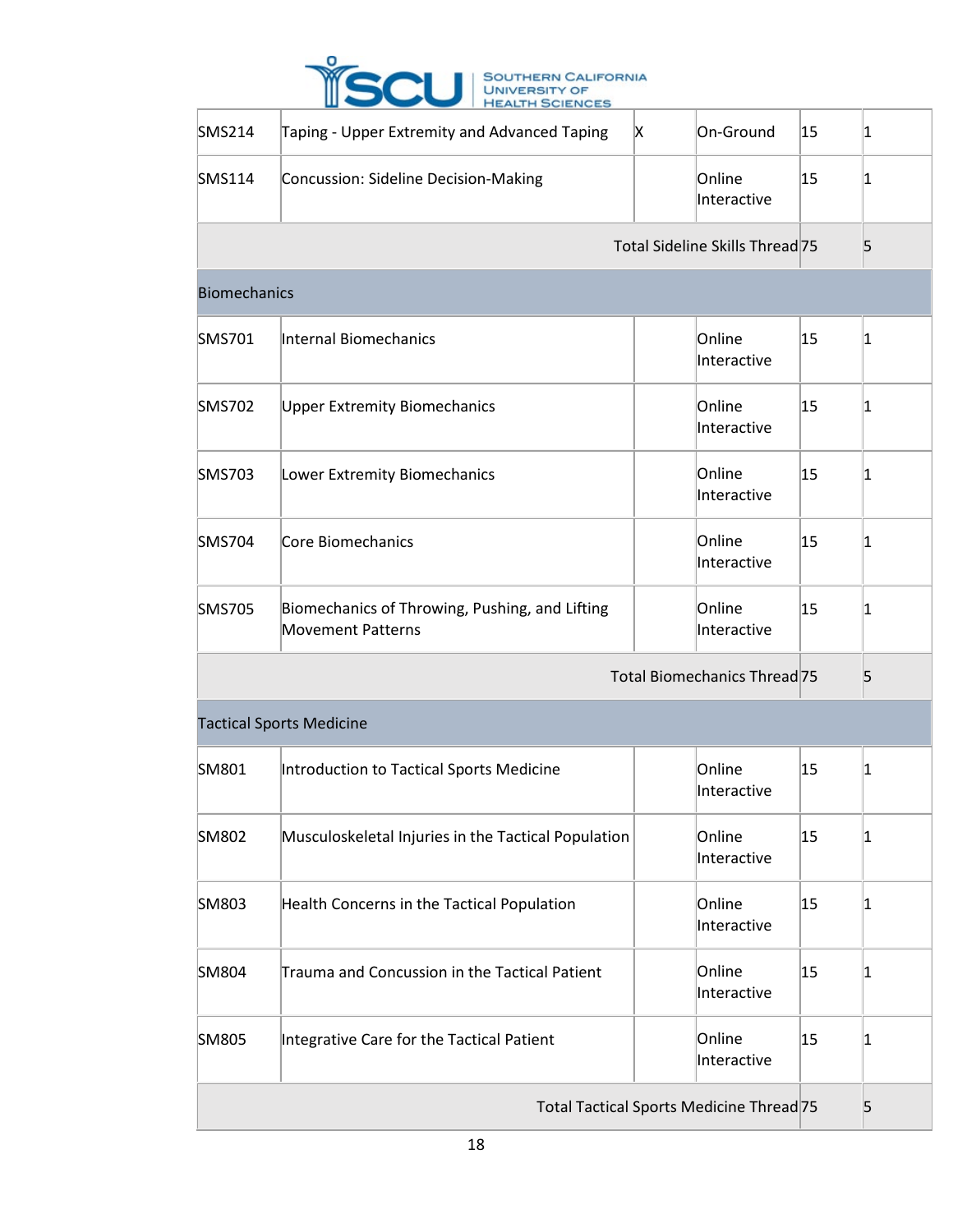

Tactical Strength and Conditioning (TSAC)

| SMS806                                                    | Introduction to Tactical Strength and Conditioning     |  | Online<br>Interactive | 15 |    |
|-----------------------------------------------------------|--------------------------------------------------------|--|-----------------------|----|----|
| SMS807                                                    | Academy vs. In-service vs. Boot Camp                   |  | Online<br>Interactive | 15 |    |
| <b>SMS808</b>                                             | Need for Program Design                                |  | Online<br>Interactive | 15 |    |
| <b>SMS809</b>                                             | Recovery                                               |  | Online<br>Interactive | 15 |    |
| <b>SMS810</b>                                             | Tactical Strength & Conditioning and<br>Rehabilitation |  | Online<br>Interactive | 15 |    |
| Total Tactical Strength and Conditioning (TSAC) Thread 75 |                                                        |  |                       |    | 5  |
| TOTAL 1 REQUIRED and 2 OPTIONAL THREADS 225               |                                                        |  |                       |    | 15 |

*\*Courses identified as IPE are either taken with students from other programs, or are clinical courses offered in integrative healthcare settings.*

# Eastern Medicine Emphasis (16 credits)

The Eastern Medicine Emphasis (EME) is designed to introduce students to principles, concepts, and practices of acupuncture and Chinese medicine. Students who later pursue the Doctor of Acupuncture and Chinese Medicine (DACM) or Master of Acupuncture and Chinese Medicine (MACM) degree may qualify for advanced standing in these programs based on courses completed in the EME. Students interested in pursuing the DACM or MACM degree after completing the DC degree are encouraged to discuss their interest with the Dean of the Eastern Medicine Department.

| <b>Eastern Medicine Emphasis</b> |                                 |        |           |              |                |  |  |  |  |
|----------------------------------|---------------------------------|--------|-----------|--------------|----------------|--|--|--|--|
| Course Number Course Name        |                                 | $IPE*$ | Modality  | <b>Hours</b> | Credits        |  |  |  |  |
| AHB1110                          | Chinese Herbology I             | х      | On-Ground | 45           | 3              |  |  |  |  |
| AMP1                             | <b>Acupuncture Meridians I</b>  | ΙX     | On-Ground | 60           | 4              |  |  |  |  |
| APP1055                          | Taiji and Qigong                | ΙX     | On-Ground | 30           | $\overline{2}$ |  |  |  |  |
| APPS1110                         | <b>Oriental Medicine Theory</b> | х      | On-Ground | 60           | 4              |  |  |  |  |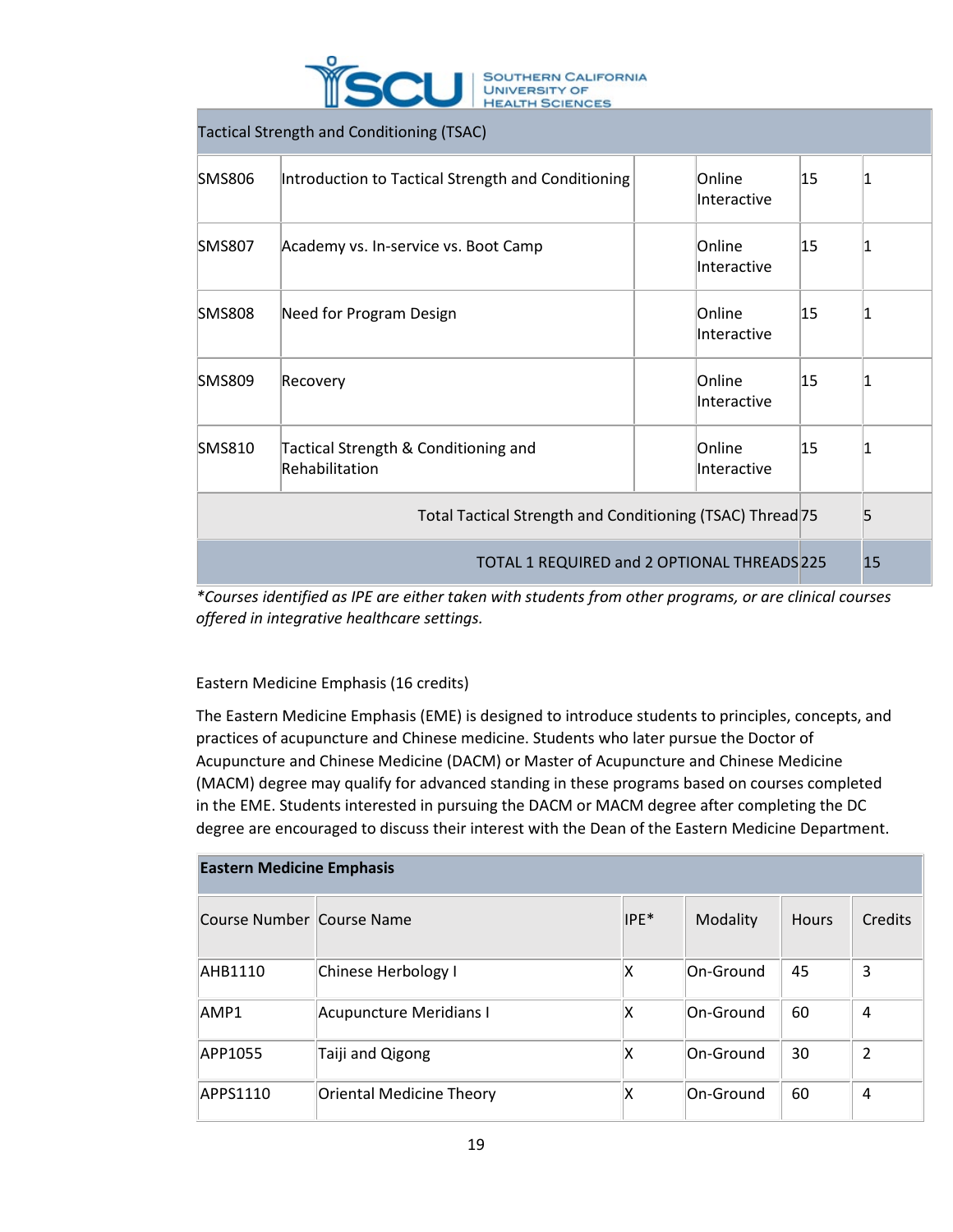

| APP1511 | Tui Na Techniques                      | On-Ground | 45  |    |
|---------|----------------------------------------|-----------|-----|----|
|         | <b>TOTAL EASTERN MEDICINE EMPHASIS</b> |           | 240 | 16 |

*\*Courses identified as IPE are either taken with students from other programs, or are clinical courses offered in integrative healthcare settings.*

Interprofessional Education and Practice Emphasis (14 credits)

The Interprofessional Education and Practice (IPEP) Emphasis is designed to introduce students to principles, concepts, and practices of other healthcare disciplines. Students who are interested in interprofessional practice and patient care may wish to consider completion of the IPE emphasis.

| <b>Interprofessional Education Emphasis</b> |                                             |                  |                        |              |                |  |  |  |  |
|---------------------------------------------|---------------------------------------------|------------------|------------------------|--------------|----------------|--|--|--|--|
| Course<br>Number                            | Course Name                                 | IPE <sup>*</sup> | Modality               | <b>Hours</b> | Credits        |  |  |  |  |
| AMP1                                        | Acupuncture Meridians I                     | ΙX               | On-Ground              | 60           | 4              |  |  |  |  |
| APPS1110                                    | <b>Oriental Medicine Theory</b>             | ΙX               | On-Ground              | 60           | 4              |  |  |  |  |
| SEL1111                                     | Yoga for Management of Common<br>Conditions | χ                | Online<br>linteractive | 30           | $\overline{2}$ |  |  |  |  |
| IHP100                                      | Integrative Health Promotion I              | χ                | Online<br>linteractive | 30           | 1              |  |  |  |  |
| AYSE0900                                    | Understanding Ayurveda for Beginners        | ΙX               | Blended                | 50           | 3              |  |  |  |  |
|                                             | <b>TOTAL IPE EMPHASIS</b>                   |                  |                        | 230          | 14             |  |  |  |  |

*\*Courses identified as IPE are either taken with students from other programs, or are clinical courses offered in integrative healthcare settings.*

# Selective Series (Optional)

Students may choose to complete one or more Selective Series as part of the required 22 credits of selective courses based upon their individual interests and career goals. Series consist of 4-6 credits of courses with similar themes. Course availability and schedule vary by term. Students are not required to apply for or declare their intention to pursue Selective Series.

Students who successfully complete a Selective Series and desire a Certificate of Completion must submit a Series Certificate of Completion request form to the Selectives, Tracks, and Credentials department prior to graduation.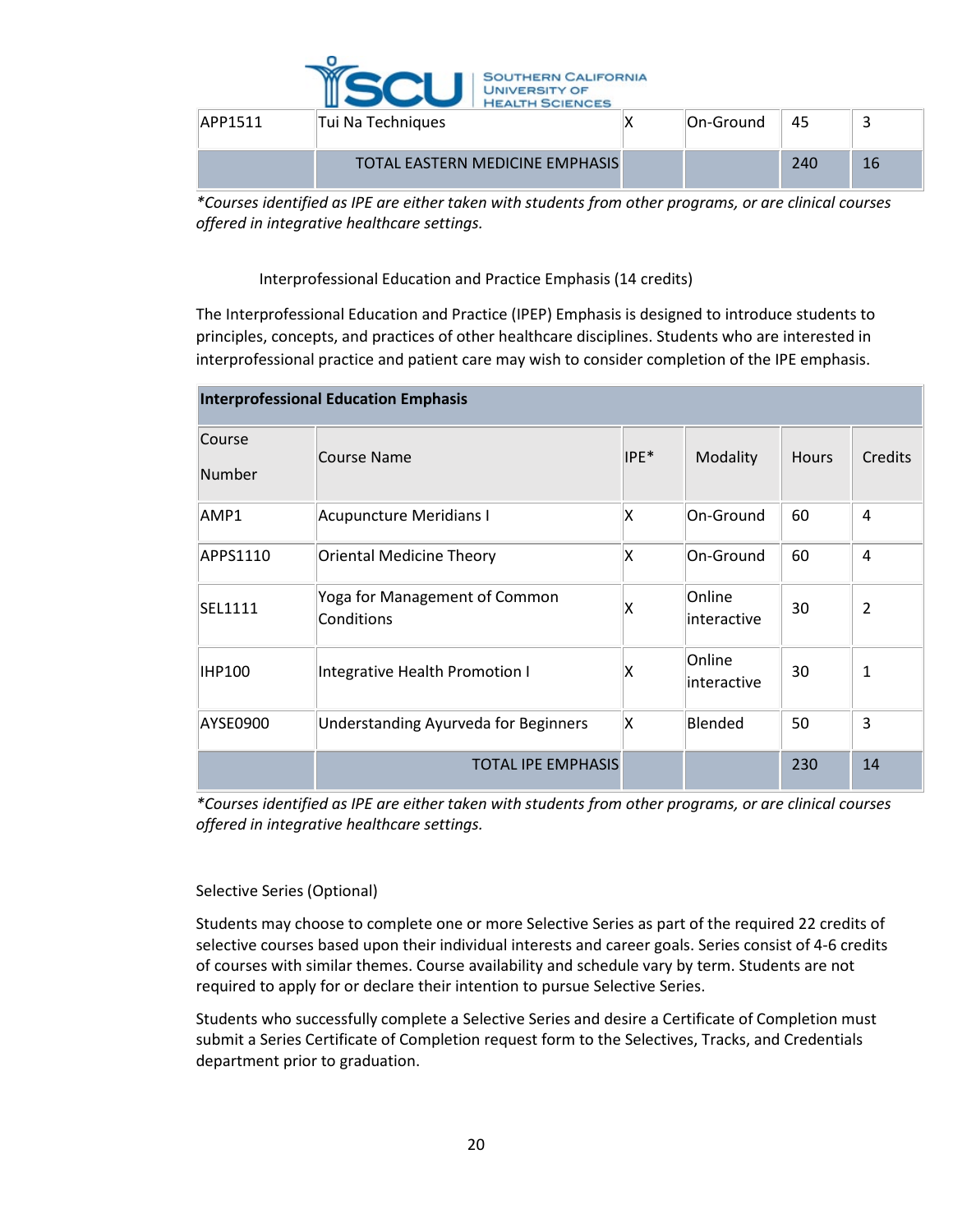

third-party entity; reference the Chiropractic Technique courses for possible exceptions. For credentialing information, students must contact the appropriate credentialing body.

# **Integrative Health Promotion Series (4 credits)**

Students interested in receiving a Certificate of Completion in Integrative Health Promotion (IHP) must complete the following four credits:

| Integrative Health Promotion Series |                                |      |                       |              |                |  |  |  |
|-------------------------------------|--------------------------------|------|-----------------------|--------------|----------------|--|--|--|
| Course Number Course Name           |                                | IPE* | Modality              | <b>Hours</b> | Credits        |  |  |  |
| IHP100                              | Integrative Health Promotion 1 | χ    | Online<br>interactive | 30           | 1              |  |  |  |
| IHP200                              | Integrative Health Promotion 2 | χ    | Online<br>interactive | 30           | 1              |  |  |  |
| <b>IHP300</b>                       | Integrative Health Promotion 3 | χ    | Online<br>interactive | 30           | 1              |  |  |  |
| IHP400                              | Integrative Health Promotion 4 | χ    | Online<br>interactive | 30           | 1              |  |  |  |
|                                     | <b>TOTAL IHP SERIES</b>        |      |                       | 120          | $\overline{4}$ |  |  |  |

*\*Courses identified as IPE are either taken with students from other programs or are clinical courses offered in integrative healthcare settings.*

# **FUNCTIONAL MEDICINE SERIES (6 CREDITS)**

Students interested in receiving a Certificate of Completion in Functional Medicine must complete the following six credits:

| <b>Functional Medicine Series</b> |                              |        |                        |              |         |  |
|-----------------------------------|------------------------------|--------|------------------------|--------------|---------|--|
| Course<br>Number                  | Course Name                  | $IPE*$ | Modality               | <b>Hours</b> | Credits |  |
| SEL0917                           | Functional Medicine 1        |        | Online<br>interactive  | 15           |         |  |
| SEL0924                           | <b>Functional Medicine 2</b> |        | Online<br>linteractive | 15           |         |  |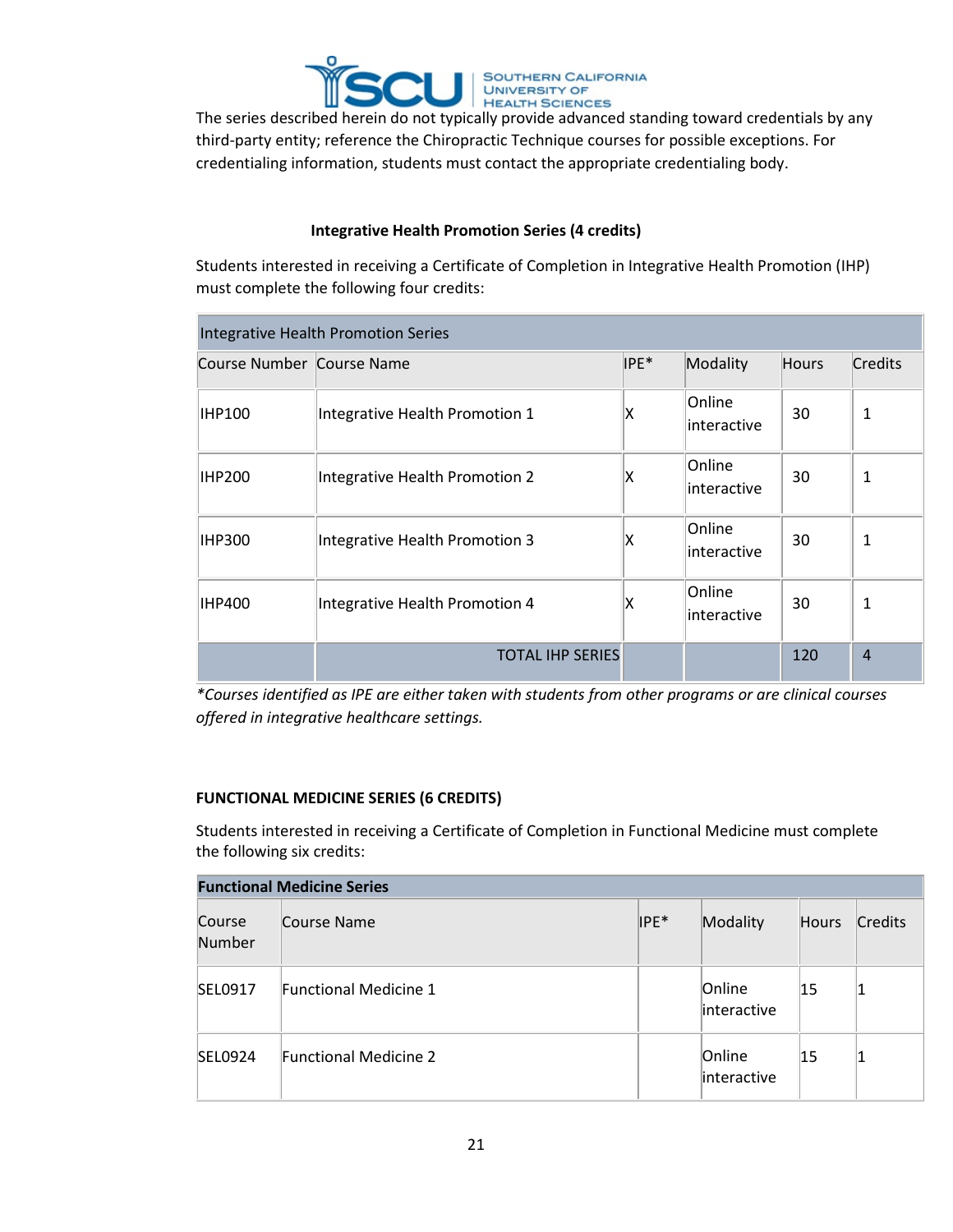

| SEL0925                                    | <b>Functional Medicine 3</b> | Online<br>linteractive | 15           |   |
|--------------------------------------------|------------------------------|------------------------|--------------|---|
| SEL0929                                    | <b>Functional Medicine 4</b> | Online<br>interactive  | 15           |   |
| SEL0930                                    | <b>Functional Medicine 5</b> | Online<br>linteractive | 15           |   |
| SEL0935                                    | <b>Functional Medicine 6</b> | Online<br>linteractive | $ 15\rangle$ |   |
| <b>TOTAL FUNCTIONAL MEDICINE SERIES 90</b> |                              |                        |              | 6 |

*\*Courses identified as IPE are either taken with students from other programs, or are clinical courses offered in integrative healthcare settings.*

# **BUSINESS SERIES (6 CREDITS)**

Students interested in receiving a Certificate of Completion in Business must complete the following six credits:

| <b>Business Series</b>    |                                  |      |                        |              |                |
|---------------------------|----------------------------------|------|------------------------|--------------|----------------|
| Course Number Course Name |                                  | IPE* | Modality               | <b>Hours</b> | Credits        |
| <b>SEL0950</b>            | Marketing for Health Practice I  |      | Online<br>interactive  | 30           | $\overline{2}$ |
| SEL0951                   | Marketing for Health Practice II |      | Online<br>linteractive | 30           | $\overline{2}$ |
| SEL0938                   | Medical Spanish                  |      | Online<br>linteractive | 15           | 1              |
| IHP100                    | Integrative Health Promotion 1   | X    | Online<br>interactive  | 30           | 1              |
|                           | <b>TOTAL BUSINESS SERIES</b>     |      |                        | 105          | 6              |

*\*Courses identified as IPE are either taken with students from other programs, or are clinical courses offered in integrative healthcare settings.*

**CHIROPRACTIC SPORTS MEDICINE SERIES (5 CREDITS)**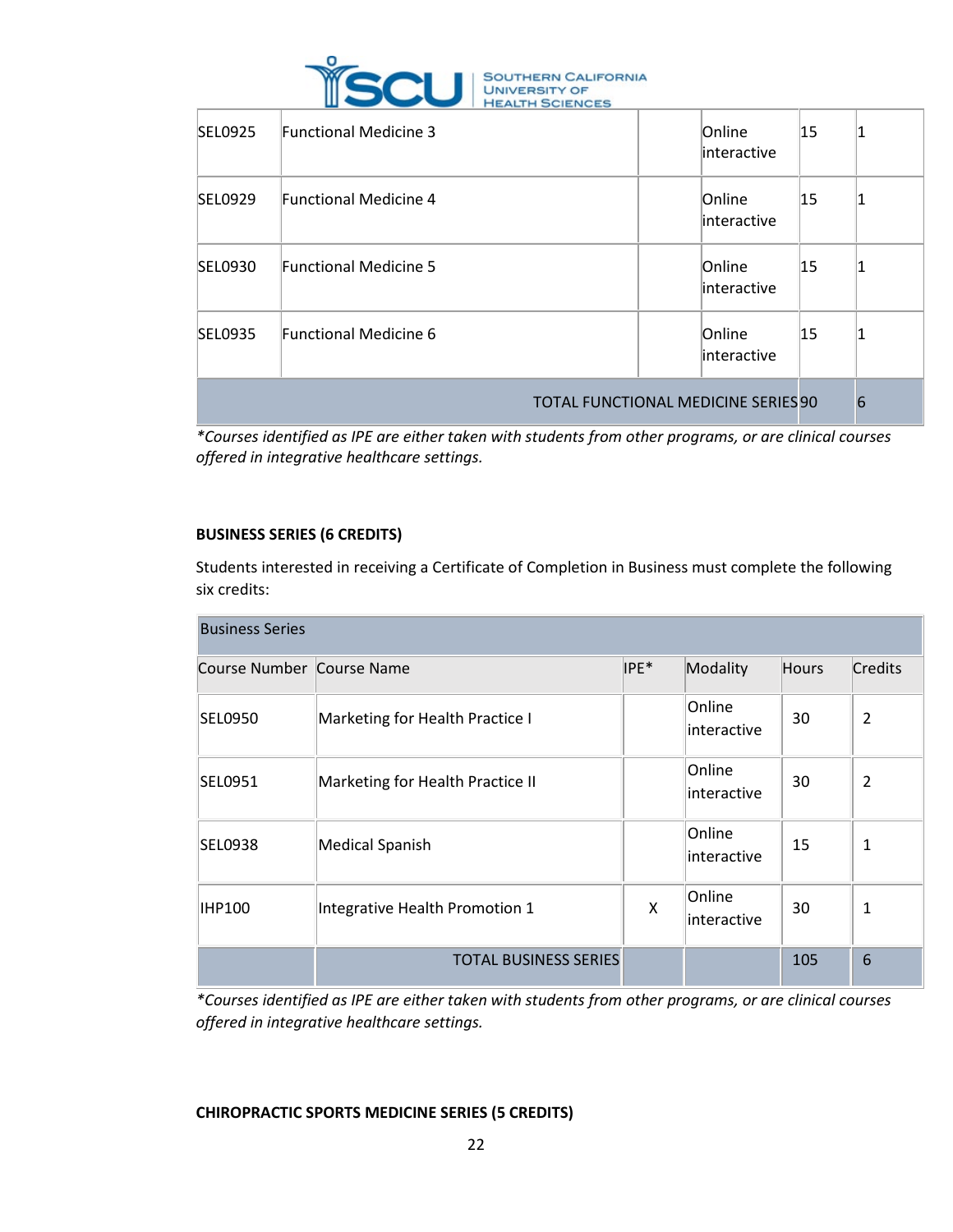

complete the following five credits:

| <b>Chiropractic Sports Medicine Series</b> |                                          |      |                        |              |                |  |
|--------------------------------------------|------------------------------------------|------|------------------------|--------------|----------------|--|
| Course<br>Number                           | Course Name                              | IPE* | Modality               | <b>Hours</b> | <b>Credits</b> |  |
| <b>Required Thread</b>                     |                                          |      |                        |              |                |  |
| <b>SMS901</b>                              | Concussion Diagnosis and Management      |      | Online<br>interactive  | 15           | 1              |  |
| <b>SMS902</b>                              | <b>Critical Thinking</b>                 |      | Online<br>linteractive | 15           | 1              |  |
| <b>SMS903</b>                              | Cardiovascular Pathology and Examination |      | Online<br>linteractive | 15           | 1              |  |
| <b>SMS904</b>                              | Neurologic Exam/Bioethics                |      | Online<br>interactive  | 15           | 1              |  |
| <b>SMS905</b>                              | Imaging in Sports Medicine               |      | Online<br>linteractive | 15           | 1              |  |
| <b>TOTAL SPORTS MEDICINE SERIES 75</b>     |                                          |      |                        |              | 5              |  |

*\*Courses identified as IPE are either taken with students from other programs, or are clinical courses offered in integrative healthcare settings.*

# **DIAGNOSTIC IMAGING SERIES (4 CREDITS)**

Students interested in earning a Certificate of Completion in Diagnostic Imaging must complete the following four credits:

| <b>Diagnostic Imaging Series</b> |                     |      |                        |              |         |  |
|----------------------------------|---------------------|------|------------------------|--------------|---------|--|
| Course<br>Number                 | Course Name         | IPE* | Modality               | <b>Hours</b> | Credits |  |
| <b>SEL0890</b>                   | Advanced Imaging I  |      | Online<br>interactive  | 15           |         |  |
| SEL0891                          | Advanced Imaging II |      | Online<br>linteractive | 15           |         |  |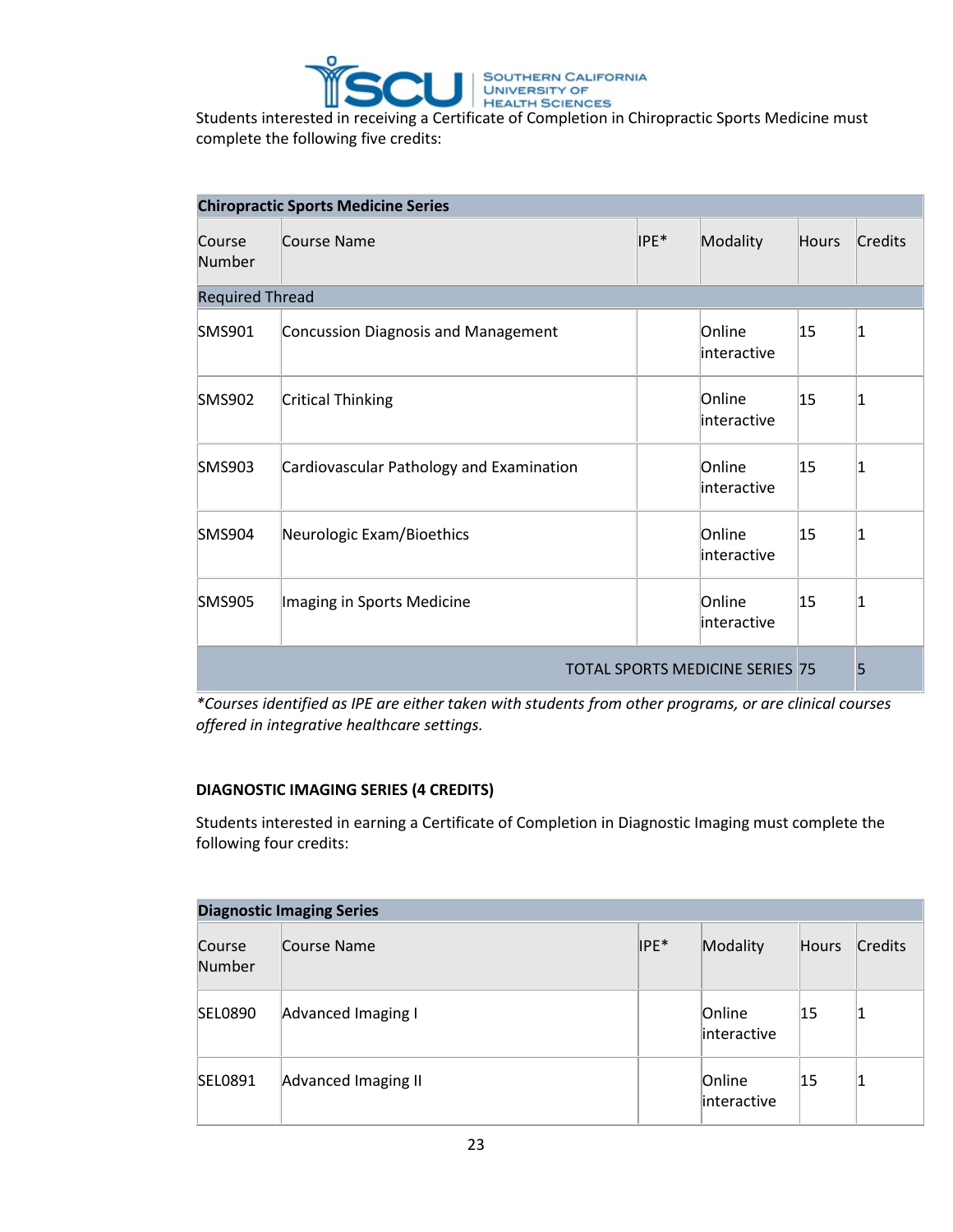

| <b>SEL0892</b>                            | Advanced Imaging III           |  | Online<br>interactive | 15 |    |
|-------------------------------------------|--------------------------------|--|-----------------------|----|----|
| <b>SEL0893</b>                            | Comprehensive Radiology Review |  | Online<br>interactive | 15 |    |
| <b>TOTAL DIAGNOSTIC IMAGING SERIES 60</b> |                                |  |                       |    | 14 |

*\*Courses identified as IPE are either taken with students from other programs, or are clinical courses offered in integrative healthcare settings.*

# **CLINICAL EDUCATION SERIES (6 CREDITS)**

Students may take a variety of additional selective clinical courses starting as early as the third term. Students complete the courses at private offices certified through LACC's Community-Based Clinical Education (CBCE) Office, where private practitioners serve as associated faculty. The CBCE office helps students coordinate these opportunities.

- **Student Field Observation** (**SEL077**): Students observe patient care in CBCE-approved offices, and can assist licensed Doctors of Chiropractic with note taking in live patient care. These hours do not qualify for Clinical Clerkship requirements.
- **Beginning Field Experience** (**SEL0888**): Students participate in limited patient care experiences in CBCE-approved offices, and can assist licensed Doctors of Chiropractic with history taking; physical, orthopedic, and neurological examinations; and note taking in live patient care. These hours do not qualify for Clinical Clerkship requirements.
- **Expanded Clinic (SEL1060)**: Students participate in clinical work in CBCE-approved offices, engaging in patient evaluation and treatment consistent with California regulations, including providing adjustments and other passive and active patient care under the direct supervision of licensed Doctors of Chiropractic. Hours earned in SEL1060 count towards Selective credits needed for graduation; hours required to meet Clinical Clerkship (ID 0716, CL 10T018, CL 10T09, and CL 10T10) course requirements are tracked separately.

Students interested in earning a Certificate of Completion in Clinical Education Community-Based Clinical Education must complete the following six credits:

| <b>Clinical Education Selectives</b> |                                     |        |           |              |                |  |
|--------------------------------------|-------------------------------------|--------|-----------|--------------|----------------|--|
| Course<br>Number                     | Course Name                         | $IPE*$ | Modality  | <b>Hours</b> | <b>Credits</b> |  |
| SEL077                               | Student Field Observation, 30 hours | х      | On-Ground | 30           |                |  |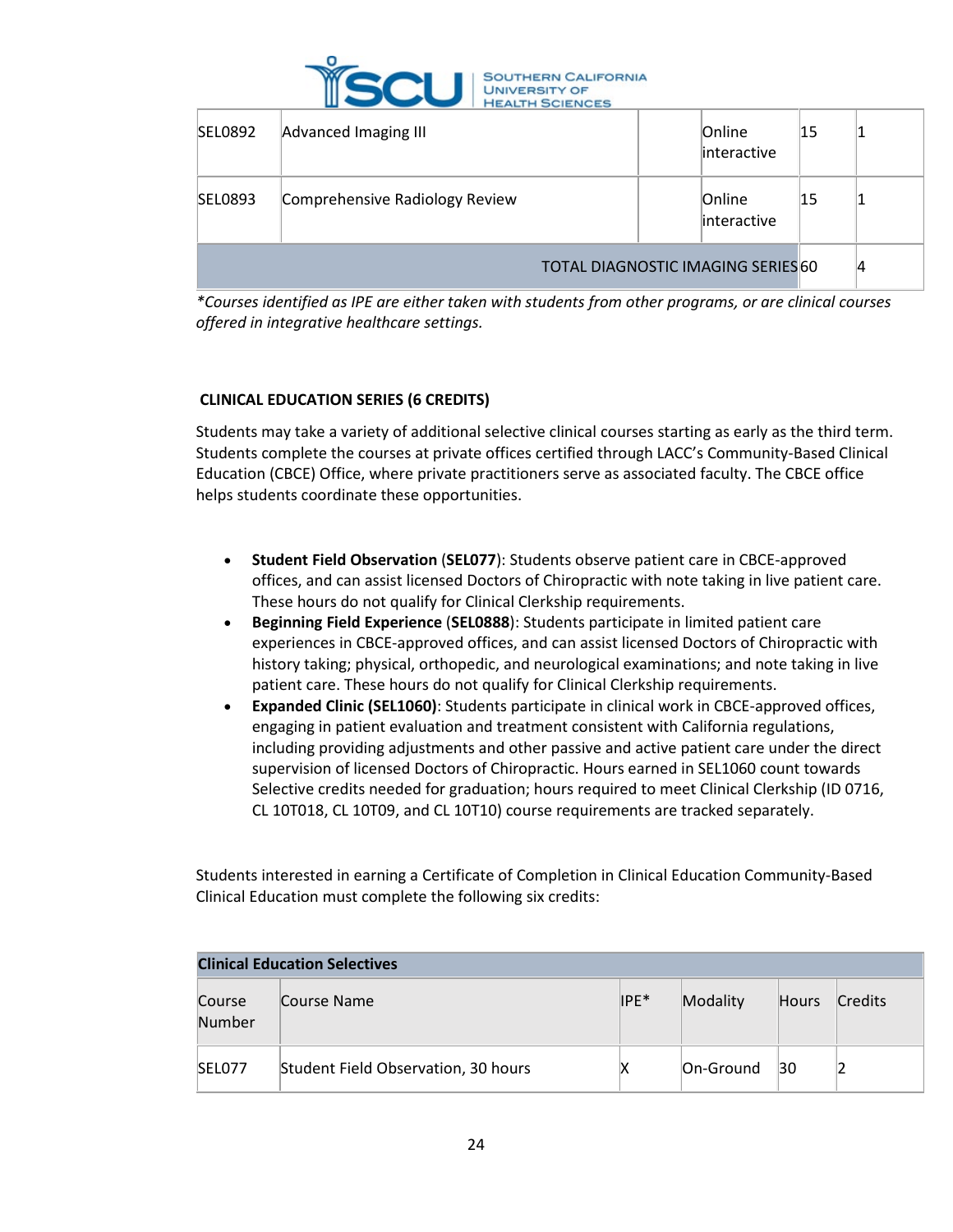

| <b>SEL0888</b>                             | Beginning Field Experience, 30 hours |   | On-Ground | 30        |   |
|--------------------------------------------|--------------------------------------|---|-----------|-----------|---|
| SEL1060                                    | Expanded Clinic, 60 hours            | ⋏ | On-Ground | <b>60</b> |   |
| <b>TOTAL CLINICAL EDUCATION SERIES 120</b> |                                      |   |           |           | 6 |

*\*Courses identified as IPE are either taken with students from other programs, or are clinical courses offered in integrative healthcare settings.*

# **EXPANDED CLINIC SERIES (6 CREDITS)**

Students enrolled in Clinical Clerkship courses are eligible to concurrently enroll in Expanded Clinic courses. Students complete the courses at private offices certified through LACC's Community-Based Clinical Education (CBCE) Office, where private practitioners serve as associated faculty. The CBCE office helps students coordinate these opportunities. Students must complete a minimum of 6 credits to earn a certificate of completion in the Expanded Clinic Series.

Hours earned in any Expanded Clinic selective course (SEL 1015, 1030, 1060, 1090, and 1120) count towards Selective credits needed for graduation. Hours required to meet Clinical Clerkship (ID 0716, CL 10T018, CL 10T09, and CL 10T10) course requirements are tracked separately.

| <b>Expanded Clinic Series</b>             |                            |      |           |              |                |  |
|-------------------------------------------|----------------------------|------|-----------|--------------|----------------|--|
| Course<br>Number                          | Course Name                | IPE* | Modality  | <b>Hours</b> | <b>Credits</b> |  |
| SEL1015                                   | Expanded Clinic, 15 hours  | X    | On-Ground | $ 15\rangle$ | 0.5            |  |
| SEL1030                                   | Expanded Clinic, 30 hours  | x    | On-Ground | 30           |                |  |
| SEL1060                                   | Expanded Clinic, 60 hours  | x    | On-Ground | 60           | າ              |  |
| SEL1090                                   | Expanded Clinic, 90 hours  | x    | On-Ground | 90           | 3              |  |
| SEL1120                                   | Expanded Clinic, 120 hours | x    | On-Ground | 120          | 4              |  |
| TOTAL EXPANDED CLINIC SERIES - Minimum 90 |                            |      |           |              | 6              |  |

*\*Courses identified as IPE are either taken with students from other programs, or are clinical courses offered in integrative healthcare settings.*

# **A la carte Selective Courses**

In addition to the courses listed above in series and emphases, the following courses may be taken to ensure completion of 22 credits required for graduation. Additional courses may be offered at the discretion of the Selectives, Tracks, and Credentials department.

#### **A la carte courses**